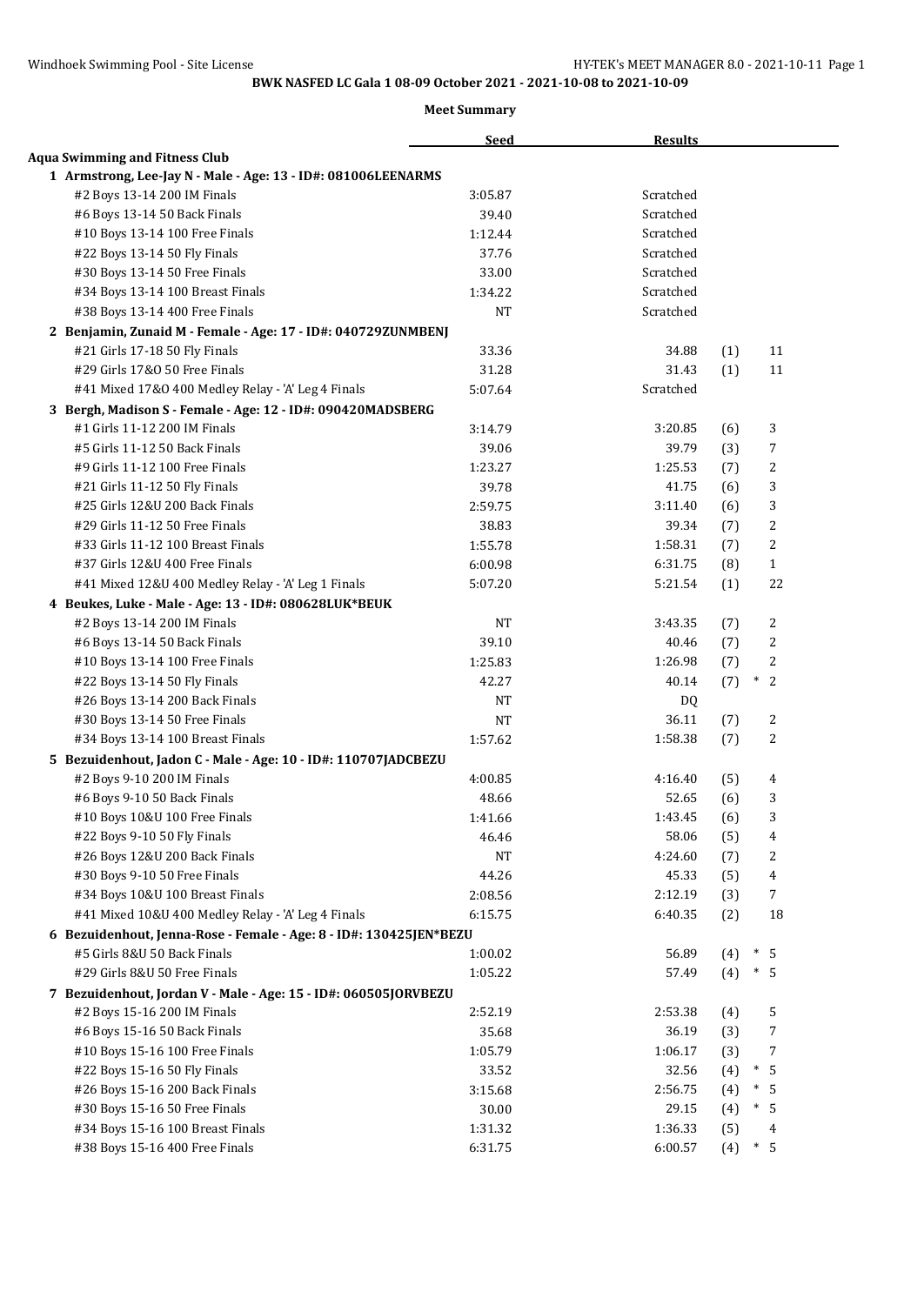|                                                                  | <b>Seed</b> | <b>Results</b> |                       |
|------------------------------------------------------------------|-------------|----------------|-----------------------|
| <b>Aqua Swimming and Fitness Club</b>                            |             |                |                       |
| 8 Bezuidenhout, Justin J - Male - Age: 13 - ID#: 080220JUSJBEZU  |             |                |                       |
| #2 Boys 13-14 200 IM Finals                                      | 2:56.68     | 3:05.24        | 3<br>(6)              |
| #6 Boys 13-14 50 Back Finals                                     | 38.73       | 39.95          | 3<br>(6)              |
| #10 Boys 13-14 100 Free Finals                                   | 1:13.61     | 1:13.81        | 3<br>(6)              |
| #14 Boys 13-14 200 Fly Finals                                    | NT          | 3:10.03        | 3<br>(6)              |
| #22 Boys 13-14 50 Fly Finals                                     | 35.67       | 36.39          | 3<br>(6)              |
| #26 Boys 13-14 200 Back Finals                                   | 3:22.93     | 3:15.10        | $\ast$<br>3<br>(6)    |
| #30 Boys 13-14 50 Free Finals                                    | 33.00       | 31.93          | $\ast$<br>5<br>(4)    |
| #34 Boys 13-14 100 Breast Finals                                 | 1:36.24     | 1:40.61        | 3<br>(6)              |
| #38 Boys 13-14 400 Free Finals                                   | 6:47.19     | 5:55.16        | $\ast$<br>(5)<br>4    |
| 9 Coomer, Luke E - Male - Age: 10 - ID#: 110611LUKECOOM          |             |                |                       |
| #2 Boys 9-10 200 IM Finals                                       | <b>NT</b>   | 4:11.54        | (3)<br>7              |
| #6 Boys 9-10 50 Back Finals                                      | 50.70       | 48.60          | $\ast$<br>7<br>(3)    |
| #10 Boys 10&U 100 Free Finals                                    | 1:44.78     | 1:42.76        | $*$ 4<br>(5)          |
| #22 Boys 9-10 50 Fly Finals                                      | 59.57       | 49.16          | $*$ 7<br>(3)          |
| #30 Boys 9-10 50 Free Finals                                     | 44.45       | 42.31          | $*$ 5<br>(4)          |
| #34 Boys 10&U 100 Breast Finals                                  | 2:22.44     | 2:28.47        | (5)<br>4              |
| 10 Esterhuizen, Lorenzo E - Male - Age: 12 - ID#: 090408LOREESTE |             |                |                       |
| #2 Boys 11-12 200 IM Finals                                      | 2:33.58     | 2:37.09        | 11<br>(1)             |
| #6 Boys 11-12 50 Back Finals                                     | 32.86       | 33.01          | (1)<br>11             |
| #10 Boys 11-12 100 Free Finals                                   | 1:04.11     | 1:05.63        | 11<br>(1)             |
| #14 Boys 12&U 200 Fly Finals                                     | 2:33.98     | 2:40.93        | (1)<br>11             |
| #22 Boys 11-12 50 Fly Finals                                     | 31.89       | 31.67          | (1)<br>$\ast$<br>11   |
| #26 Boys 12&U 200 Back Finals                                    | 2:25.16     | 2:34.03        | (1)<br>11             |
| #30 Boys 11-12 50 Free Finals                                    | 29.56       | 30.03          | 11<br>(1)             |
| #34 Boys 11-12 100 Breast Finals                                 | 1:23.47     | 1:31.46        | 9<br>(2)              |
| #38 Boys 12&U 400 Free Finals                                    | 4:53.90     | 5:07.38        | 11<br>(1)             |
| #41 Mixed 12&U 400 Medley Relay - 'A' Leg 4 Finals               | 5:07.20     | 5:21.54        | 22<br>(1)             |
| 11 Hagen, Armand G - Male - Age: 20 - ID#: 001120ARMGHAGE        |             |                |                       |
| #2 Boys 19&0 200 IM Finals                                       | 2:37.75     | 2:41.77        | 11<br>(1)             |
| #10 Boys 19&0 100 Free Finals                                    | 1:03.28     | 1:05.26        | (1)<br>11             |
| #22 Boys 19&0 50 Fly Finals                                      | 32.60       | 33.63          | 11<br>(1)             |
| #30 Boys 17&0 50 Free Finals                                     | 29.26       | 29.17          | $\ast$<br>2<br>(7)    |
| #34 Boys 19&0 100 Breast Finals                                  | 1:17.69     | 1:21.71        | (1)<br>11             |
| #38 Boys 19&0 400 Free Finals                                    | NT          | 5:44.19        | 11<br>(1)             |
| 12 Hekandjo, Kabi A - Male - Age: 10 - ID#: 101213KAB*HEKA       |             |                |                       |
| #2 Boys 9-10 200 IM Finals                                       | 3:20.22     | 3:19.09        | $\ast$<br>(1)<br>11   |
| #6 Boys 9-10 50 Back Finals                                      | 39.80       | 39.97          | (1)<br>11             |
| #10 Boys 10&U 100 Free Finals                                    | 1:17.66     | 1:18.35        | (1)<br>11             |
| #22 Boys 9-10 50 Fly Finals                                      | 41.50       | 44.10          | (1)<br>11             |
| #26 Boys 12&U 200 Back Finals                                    | 3:17.25     | 3:12.11        | $\ast$<br>4<br>(5)    |
| #30 Boys 9-10 50 Free Finals                                     | 36.04       | 35.77          | $\ast$<br>(1)<br>11   |
| #34 Boys 10&U 100 Breast Finals                                  | 1:49.25     | 1:52.26        | (1)<br>11             |
| #38 Boys 12&U 400 Free Finals                                    | 6:07.62     | 6:09.18        | $\overline{4}$<br>(5) |
| #41 Mixed 12&U 400 Medley Relay - 'A' Leg 1 Finals               | 6:15.75     | 6:40.35        | 18<br>(2)             |
| 13 Humphrey, Jessica - Female - Age: 13 - ID#: 080417JES*HUMP    |             |                |                       |
| #1 Girls 13-14 200 IM Finals                                     | 2:44.80     | 2:44.93        | 11<br>(1)             |
| #5 Girls 13-14 50 Back Finals                                    | 33.21       | 34.96          | 11<br>(1)             |
| #9 Girls 13-14 100 Free Finals                                   | 1:06.04     | 1:07.63        | 11<br>(1)             |
| #21 Girls 13-14 50 Fly Finals                                    | 33.17       | 33.89          | (1)<br>11             |
| #25 Girls 13-14 200 Back Finals                                  | 2:28.83     | 2:43.83        | 11<br>(1)             |
| #29 Girls 13-14 50 Free Finals                                   | 30.36       | 30.91          | 11<br>(1)             |
| #33 Girls 13-14 100 Breast Finals                                | 1:34.25     | 1:37.99        | 5<br>(4)              |
| #37 Girls 13-14 400 Free Finals                                  | 4:58.00     | 5:16.20        | (1)<br>11             |
| #41 Mixed 13-14 400 Medley Relay - 'A' Leg 1 Finals              | 5:07.64     | Scratched      |                       |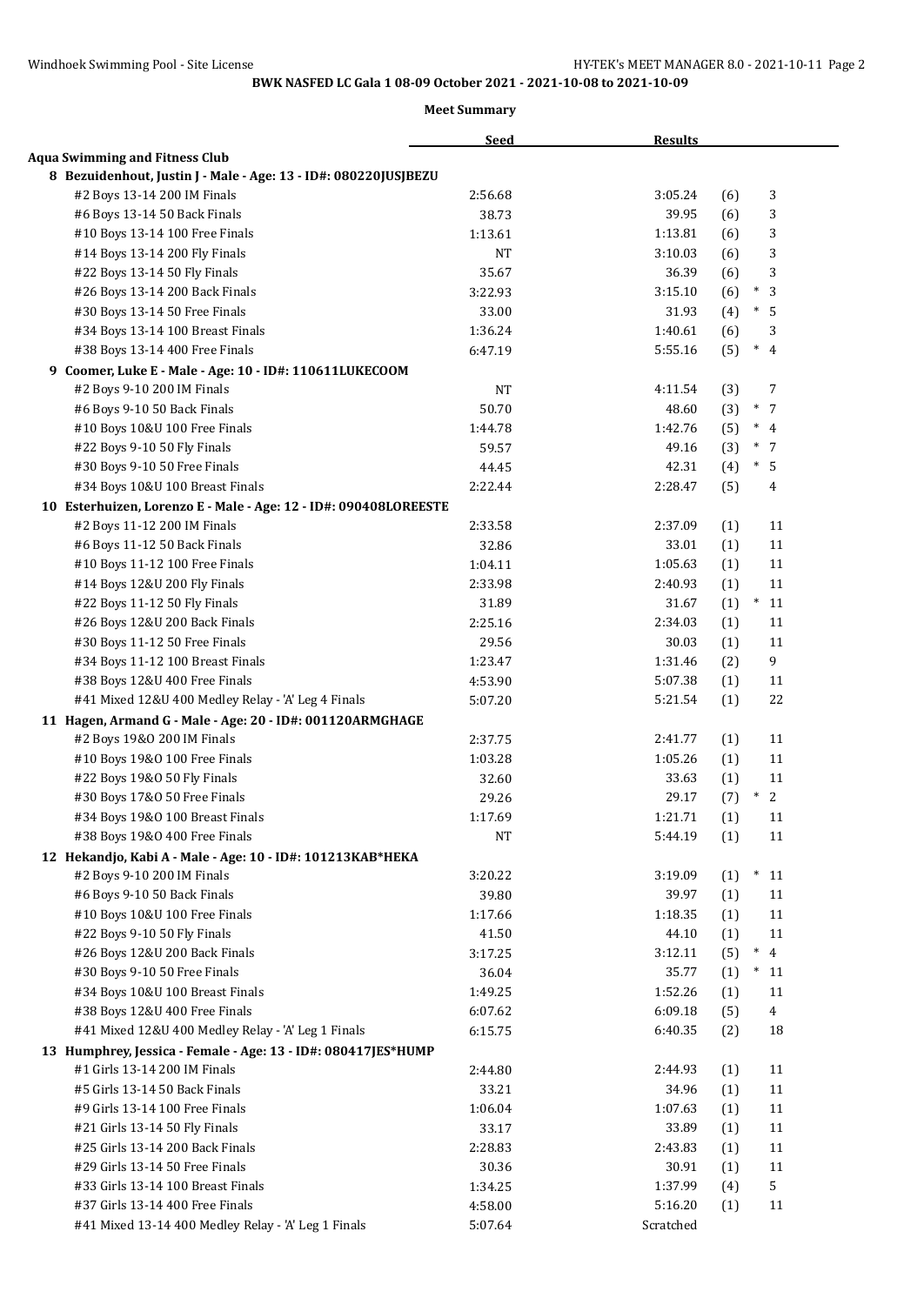|                                                               | <b>Seed</b> | <b>Results</b> |     |                  |  |
|---------------------------------------------------------------|-------------|----------------|-----|------------------|--|
| <b>Aqua Swimming and Fitness Club</b>                         |             |                |     |                  |  |
| 14 Kaimbi, Rauna - Female - Age: 11 - ID#: 101106RAU*KAIM     |             |                |     |                  |  |
| #1 Girls 11-12 200 IM Finals                                  | 3:36.46     | Scratched      |     |                  |  |
| #5 Girls 11-12 50 Back Finals                                 | 45.34       | Scratched      |     |                  |  |
| #9 Girls 11-12 100 Free Finals                                | 1:25.30     | Scratched      |     |                  |  |
| #21 Girls 11-12 50 Fly Finals                                 | 45.06       | Scratched      |     |                  |  |
| #25 Girls 12&U 200 Back Finals                                | <b>NT</b>   | Scratched      |     |                  |  |
| #29 Girls 11-12 50 Free Finals                                | 37.72       | Scratched      |     |                  |  |
| #33 Girls 11-12 100 Breast Finals                             | 2:02.94     | Scratched      |     |                  |  |
| 15 Kapapa, Alexandra - Female - Age: 12 - ID#: 090110ALE*KAPA |             |                |     |                  |  |
| #1 Girls 11-12 200 IM Finals                                  | 2:51.48     | 3:05.08        | (3) | 7                |  |
| #5 Girls 11-12 50 Back Finals                                 | 36.95       | 39.57          | (2) | 9                |  |
| #9 Girls 11-12 100 Free Finals                                | 1:12.30     | 1:15.81        | (4) | 5                |  |
| #21 Girls 11-12 50 Fly Finals                                 | 36.02       | 36.44          | (1) | 11               |  |
| #25 Girls 12&U 200 Back Finals                                | 2:48.12     | 3:07.34        | (5) | 4                |  |
| #29 Girls 11-12 50 Free Finals                                | 33.14       | 34.46          | (4) | 5                |  |
| #33 Girls 11-12 100 Breast Finals                             | 1:27.96     | 1:36.22        | (3) | $\overline{7}$   |  |
| #37 Girls 12&U 400 Free Finals                                | 5:33.12     | 6:26.11        | (7) | 2                |  |
| #41 Mixed 12&U 400 Medley Relay - 'A' Leg 2 Finals            | 5:07.20     | 5:21.54        | (1) | 22               |  |
| 16 Leitner, Zachary M - Male - Age: 8 - ID#: 130520ZACMLEIT   |             |                |     |                  |  |
| #2 Boys 8&U 200 IM Finals                                     | 3:45.24     | 3:56.81        | (2) | 9                |  |
| #6 Boys 8&U 50 Back Finals                                    | 44.59       | 47.82          | (1) | 11               |  |
| #10 Boys 10&U 100 Free Finals                                 | 1:39.87     | 1:38.44        | (3) | $\ast$<br>7      |  |
| #22 Boys 8&U 50 Fly Finals                                    | 47.38       | 52.08          | (2) | 9                |  |
| #26 Boys 12&U 200 Back Finals                                 | NT          | 3:25.23        | (6) | 3                |  |
| #30 Boys 8&U 50 Free Finals                                   | 40.39       | 42.86          | (1) | 11               |  |
| #34 Boys 10&U 100 Breast Finals                               | 2:18.67     | 2:27.44        | (4) | 5                |  |
| 17 Loxton, Dominic - Male - Age: 16 - ID#: 050319DOM*LOXT     |             |                |     |                  |  |
| #2 Boys 15-16 200 IM Finals                                   | 2:57.07     | 3:12.15        | (5) | 4                |  |
| #6 Boys 15-16 50 Back Finals                                  | 34.54       | 39.33          | (6) | 3                |  |
| #10 Boys 15-16 100 Free Finals                                | 1:12.13     | 1:17.36        | (6) | 3                |  |
| #22 Boys 15-16 50 Fly Finals                                  | 31.96       | 34.09          |     | 3                |  |
|                                                               | 29.76       | 32.57          | (6) | $\boldsymbol{2}$ |  |
| #30 Boys 15-16 50 Free Finals                                 |             | 1:47.98        | (7) | 3                |  |
| #34 Boys 15-16 100 Breast Finals                              | 1:41.52     |                | (6) |                  |  |
| 18 Magongo, Armas - Male - Age: 17 - ID#: 040124ARM*MAGO      |             |                |     |                  |  |
| #2 Boys 17-18 200 IM Finals                                   | 2:28.64     | Scratched      |     |                  |  |
| #6 Boys 17-18 50 Back Finals                                  | 33.26       | Scratched      |     |                  |  |
| #10 Boys 17-18 100 Free Finals                                | 59.64       | Scratched      |     |                  |  |
| #22 Boys 17-18 50 Fly Finals                                  | 30.73       | Scratched      |     |                  |  |
| #30 Boys 17&0 50 Free Finals                                  | 27.37       | Scratched      |     |                  |  |
| #34 Boys 17-18 100 Breast Finals                              | 1:14.86     | Scratched      |     |                  |  |
| #41 Mixed 17-18 400 Medley Relay - 'A' Leg 3 Finals           | 5:07.64     | Scratched      |     |                  |  |
| 19 Magongo, Brave - Male - Age: 15 - ID#: 060127BRA*MAGO      |             |                |     |                  |  |
| #2 Boys 15-16 200 IM Finals                                   | 2:23.58     | Scratched      |     |                  |  |
| #6 Boys 15-16 50 Back Finals                                  | 30.02       | Scratched      |     |                  |  |
| #10 Boys 15-16 100 Free Finals                                | 58.63       | Scratched      |     |                  |  |
| #22 Boys 15-16 50 Fly Finals                                  | 28.10       | Scratched      |     |                  |  |
| #26 Boys 15-16 200 Back Finals                                | 2:19.16     | Scratched      |     |                  |  |
| #30 Boys 15-16 50 Free Finals                                 | 26.40       | Scratched      |     |                  |  |
| #34 Boys 15-16 100 Breast Finals                              | 1:18.68     | Scratched      |     |                  |  |
| #38 Boys 15-16 400 Free Finals                                | 5:00.74     | Scratched      |     |                  |  |
| #41 Mixed 15-16 400 Medley Relay - 'A' Leg 2 Finals           | 5:07.64     | Scratched      |     |                  |  |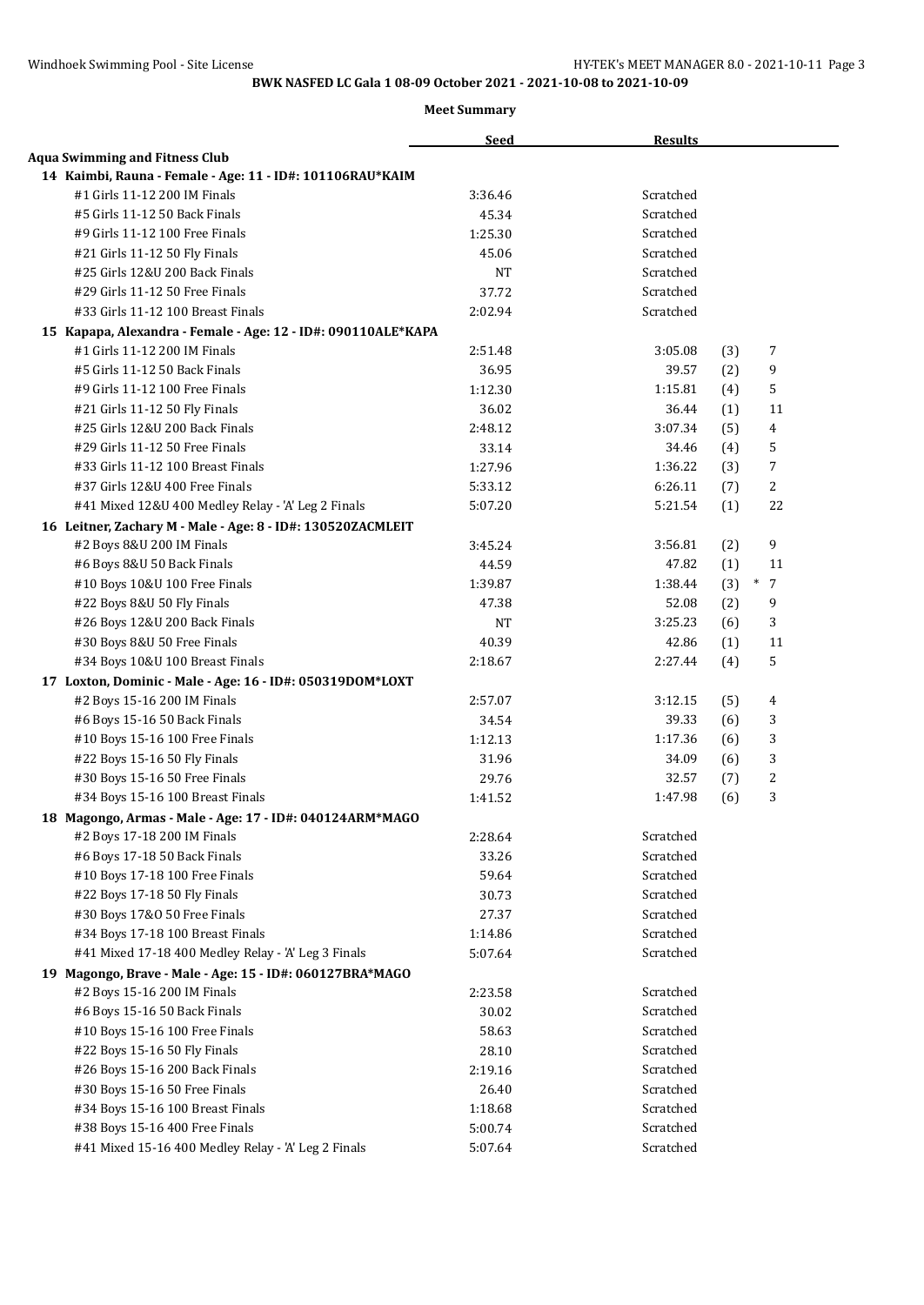|                                                                 | <b>Seed</b> | <b>Results</b> |     |                             |
|-----------------------------------------------------------------|-------------|----------------|-----|-----------------------------|
| <b>Aqua Swimming and Fitness Club</b>                           |             |                |     |                             |
| 20 Matyayi, Roselinda - Female - Age: 10 - ID#: 101025ROS*MATY  |             |                |     |                             |
| #1 Girls 9-10 200 IM Finals                                     | 2:48.85     | 3:00.03        | (1) | 11                          |
| #5 Girls 9-10 50 Back Finals                                    | 35.04       | 36.81          | (1) | 11                          |
| #9 Girls 10&U 100 Free Finals                                   | 1:11.12     | 1:14.28        | (1) | 11                          |
| #21 Girls 9-10 50 Fly Finals                                    | 34.12       | 34.19          | (1) | 11                          |
| #25 Girls 12&U 200 Back Finals                                  | 2:58.50     | 2:55.61        | (1) | $\ast$<br>11                |
| #29 Girls 9-10 50 Free Finals                                   | 31.93       | 31.66          | (1) | $\ast$<br>11                |
| #33 Girls 10&U 100 Breast Finals                                | 1:33.33     | 1:38.84        | (1) | 11                          |
| #37 Girls 12&U 400 Free Finals                                  | 6:33.93     | 6:02.84        | (4) | $\ast$<br>5                 |
| #41 Mixed 12&U 400 Medley Relay - 'A' Leg 2 Finals              | 6:15.75     | 6:40.35        | (2) | 18                          |
| 21 Nakaleke, Elias E - Male - Age: 18 - ID#: 030520ELIENAKA     |             |                |     |                             |
| #6 Boys 17-18 50 Back Finals                                    | 32.95       | 32.91          | (4) | $*$ 5                       |
| #10 Boys 17-18 100 Free Finals                                  | 1:00.45     | 1:01.31        | (4) | 5                           |
| #22 Boys 17-18 50 Fly Finals                                    | 29.11       | 29.53          | (4) | 5                           |
| #30 Boys 17&0 50 Free Finals                                    | 27.32       | 26.96          | (3) | $\ast$<br>$\overline{7}$    |
| #34 Boys 17-18 100 Breast Finals                                | 1:21.12     | DQ.            |     | 9                           |
| 22 Nakaleke, Eliphas - Male - Age: 12 - ID#: 080222ELI*NAKA     |             |                |     |                             |
| #2 Boys 11-12 200 IM Finals                                     | 2:39.68     | 2:44.05        | (2) | 9                           |
| #6 Boys 11-12 50 Back Finals                                    | 34.34       | 35.76          | (2) | 9                           |
| #10 Boys 11-12 100 Free Finals                                  | 1:08.36     | 1:08.22        | (2) | $\ast$<br>9                 |
| #14 Boys 12&U 200 Fly Finals                                    | 3:29.20     | 3:25.04        | (4) | $\ast$<br>5                 |
| #22 Boys 11-12 50 Fly Finals                                    | 31.51       | 31.95          | (2) | 9                           |
| #26 Boys 12&U 200 Back Finals                                   | 2:29.68     | 2:50.17        | (2) | 9                           |
| #30 Boys 11-12 50 Free Finals                                   | 30.68       | 30.84          | (2) | 9                           |
| #34 Boys 11-12 100 Breast Finals                                | 1:24.87     | 1:27.34        | (1) | 11                          |
| #38 Boys 12&U 400 Free Finals                                   | 5:17.95     | 5:45.95        | (4) | 5                           |
| #41 Mixed 12&U 400 Medley Relay - 'A' Leg 3 Finals              | 5:07.20     | 5:21.54        | (1) | 22                          |
| 23 Nell, Noah S - Male - Age: 16 - ID#: 050517NOASNELL          |             |                |     |                             |
| #2 Boys 15-16 200 IM Finals                                     | 2:30.50     | Scratched      |     |                             |
| #6 Boys 15-16 50 Back Finals                                    | 31.60       | Scratched      |     |                             |
| #10 Boys 15-16 100 Free Finals                                  | 1:00.87     | Scratched      |     |                             |
| #22 Boys 15-16 50 Fly Finals                                    | 30.77       | Scratched      |     |                             |
| #26 Boys 15-16 200 Back Finals                                  | 2:24.75     | Scratched      |     |                             |
| #30 Boys 15-16 50 Free Finals                                   | 28.04       | Scratched      |     |                             |
| #34 Boys 15-16 100 Breast Finals                                | 1:19.79     | Scratched      |     |                             |
| #38 Boys 15-16 400 Free Finals                                  | 4:48.78     | Scratched      |     |                             |
| #41 Mixed 15-16 400 Medley Relay - 'B' Leg 2 Finals             | 5:08.07     | 5:28.20        | (1) | 22                          |
| 24 Nell, Tristan T - Male - Age: 13 - ID#: 080716TRITNELL       |             |                |     |                             |
| #2 Boys 13-14 200 IM Finals                                     | 2:47.11     | 2:55.40        | (5) | 4                           |
| #6 Boys 13-14 50 Back Finals                                    | 36.78       | 38.73          | (5) | 4                           |
| #10 Boys 13-14 100 Free Finals                                  | 1:10.77     | 1:11.11        | (5) | 4                           |
| #14 Boys 13-14 200 Fly Finals                                   | 3:19.66     | 3:04.36        | (3) | $^{\ast}$<br>$\overline{7}$ |
| #22 Boys 13-14 50 Fly Finals                                    | 35.57       | 34.91          | (4) | $\ast$<br>-5                |
| #26 Boys 13-14 200 Back Finals                                  | 2:47.93     | 2:55.30        | (4) | 5                           |
| #30 Boys 13-14 50 Free Finals                                   | 32.39       | 31.99          | (5) | $*$ 4                       |
| #34 Boys 13-14 100 Breast Finals                                | 1:31.86     | 1:34.08        | (4) | 5                           |
| #38 Boys 13-14 400 Free Finals                                  | 5:16.28     | 5:25.33        | (3) | $\overline{7}$              |
| #41 Mixed 13-14 400 Medley Relay - 'B' Leg 3 Finals             | 5:08.07     | 5:28.20        | (1) | 22                          |
| 25 Pretorius, Eldoné D - Female - Age: 16 - ID#: 050328ELDDPRET |             |                |     |                             |
| #5 Girls 15-16 50 Back Finals                                   | 39.00       | 43.05          | (5) | 4                           |
| #9 Girls 15-16 100 Free Finals                                  | 1:12.60     | 1:23.15        | (4) | 5                           |
| #29 Girls 15-16 50 Free Finals                                  | 32.22       | 36.19          | (5) | 4                           |
| #33 Girls 15-16 100 Breast Finals                               | 1:35.50     | 1:46.34        | (4) | 5                           |
| #41 Mixed 15-16 400 Medley Relay - 'B' Leg 4 Finals             | 5:08.07     | 5:28.20        | (1) | 22                          |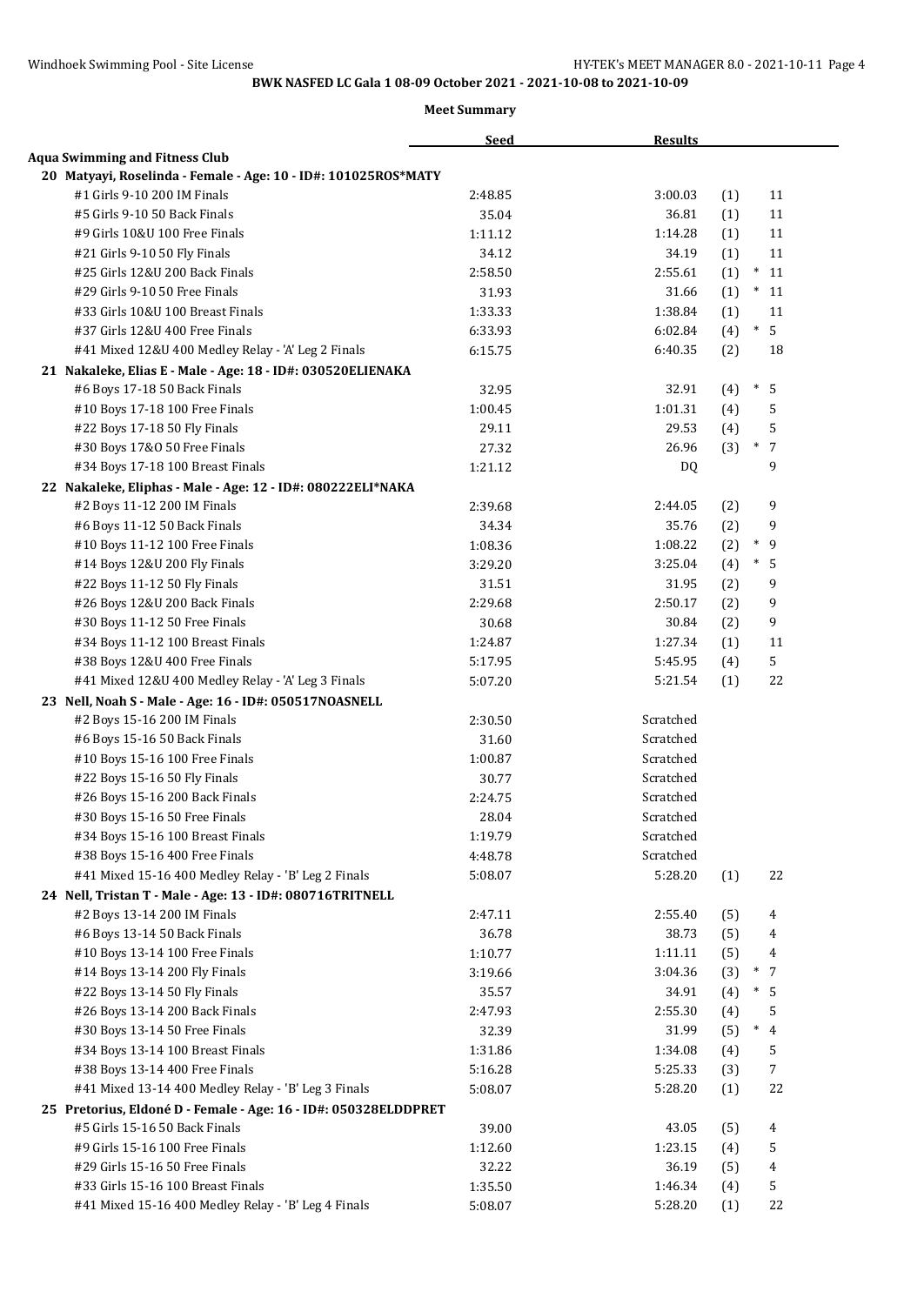| <b>Aqua Swimming and Fitness Club</b><br>26 Pretorius, Jayd K - Female - Age: 8 - ID#: 130626JAYKPRET<br>#1 Girls 8&U 200 IM Finals<br>9<br>4:26.48<br>4:31.53<br>(2)<br>#5 Girls 8&U 50 Back Finals<br>55.48<br>50.41<br>(3)<br>7<br>#9 Girls 10&U 100 Free Finals<br><b>NT</b><br>1:53.02<br>(11)<br>9<br>#21 Girls 8&U 50 Fly Finals<br>1:05.35<br>1:06.64<br>(2)<br>#29 Girls 8&U 50 Free Finals<br>53.01<br>9<br>50.67<br>(2)<br>#33 Girls 10&U 100 Breast Finals<br>NT<br>2:22.47<br>(11)<br>27 Rukewe, Buno A - Female - Age: 8 - ID#: 121116BUNARUKE<br>7<br>#1 Girls 8&U 200 IM Finals<br><b>NT</b><br>4:35.66<br>(3)<br>56.94<br>(5)<br>4<br>#5 Girls 8&U 50 Back Finals<br>54.18<br>#9 Girls 10&U 100 Free Finals<br>2:00.34<br>1:58.72<br>$(12)$ *<br>#21 Girls 8&U 50 Fly Finals<br>1:08.33<br>1:10.61<br>(3)<br>7<br>#29 Girls 8&U 50 Free Finals<br>55.00<br>(3)<br>7<br>52.77<br>#33 Girls 10&U 100 Breast Finals<br><b>NT</b><br>DQ<br>28 Rukewe, Omena T - Female - Age: 10 - ID#: 1012100METRUKE<br>#1 Girls 9-10 200 IM Finals<br>3:58.67<br>3:58.80<br>(8)<br>$*_{1}$<br>#5 Girls 9-10 50 Back Finals<br>$\overline{3}$<br>48.94<br>47.75<br>(6)<br>$\ast$<br>#9 Girls 10&U 100 Free Finals<br>1:33.97<br>3<br>1:34.78<br>(6)<br>56.86<br>2<br>#21 Girls 9-10 50 Fly Finals<br>52.69<br>(7)<br>#25 Girls 12&U 200 Back Finals<br><b>NT</b><br>3:55.10<br>(14)<br>#29 Girls 9-10 50 Free Finals<br>40.82<br>40.91<br>3<br>(6)<br>#33 Girls 10&U 100 Breast Finals<br>2:05.18<br>2:06.18<br>(9)<br>6:40.35<br>(2)<br>18<br>#41 Mixed 10&U 400 Medley Relay - 'A' Leg 3 Finals<br>6:15.75<br>29 Swartz, Caleb - Male - Age: 7 - ID#: 131020CAL*SWAR<br><b>NT</b><br>#6 Boys 8&U 50 Back Finals<br>58.81<br>(5)<br>4<br>55.61<br>(5)<br>#30 Boys 8&U 50 Free Finals<br><b>NT</b><br>4<br>30 Swartz, Samuel - Male - Age: 10 - ID#: 110403SAM*SWAR<br>#6 Boys 9-10 50 Back Finals<br>50.37<br>$\ast$<br>5<br>54.52<br>(4)<br><b>NT</b><br>48.52<br>(6)<br>3<br>#30 Boys 9-10 50 Free Finals<br>31 Westerduin, Geo X - Male - Age: 16 - ID#: 070914GEOXWEST<br>$\ast$<br>2<br>#6 Boys 15-16 50 Back Finals<br>41.05<br>40.57<br>(7)<br>2<br>#10 Boys 15-16 100 Free Finals<br>1:29.17<br>1:32.97<br>(7)<br>#22 Boys 15-16 50 Fly Finals<br>44.49<br>44.92<br>(8)<br>$\mathbf{1}$<br>37.59<br>$^\ast$<br>$\mathbf{1}$<br>#30 Boys 15-16 50 Free Finals<br>38.36<br>(8)<br>32 Wilson, Marichen N - Female - Age: 15 - ID#: 060628MARNWILS<br>#1 Girls 15-16 200 IM Finals<br>3:38.67<br>7<br>3:05.58<br>(3)<br>37.94<br>39.97<br>(3)<br>7<br>#5 Girls 15-16 50 Back Finals<br>#9 Girls 15-16 100 Free Finals<br>1:15.44<br>1:21.22<br>(3)<br>7<br>37.63<br>#21 Girls 15-16 50 Fly Finals<br>44.06<br>(5)<br>4<br>3:19.82<br>5<br>#25 Girls 15-16 200 Back Finals<br>3:02.41<br>(4)<br>#29 Girls 15-16 50 Free Finals<br>2<br>33.54<br>37.04<br>(7)<br>4<br>#33 Girls 15-16 100 Breast Finals<br>1:44.77<br>1:55.88<br>(5)<br>#41 Mixed 15-16 400 Medley Relay - 'B' Leg 1 Finals<br>22<br>5:08.07<br>5:28.20<br>(1)<br><b>Seed</b><br><b>Prelims</b><br><b>Finals</b><br>Relay<br>1 Aqua Swimming and Fitness Club - 'A'<br>#41 Mixed 17-18 400 Medley Relay<br>5:07.64<br>Scratched<br>Jessica Humphrey 13, Brave Magongo 15, Armas Magongo 17, Zunaid Benjamin 17<br>2 Aqua Swimming and Fitness Club - 'A'<br>#41 Mixed 17-18 400 Medley Relay<br>6:15.75<br>6:40.35<br>(2)<br>18<br>Kabelo Hekandjo 10, Roselinda Matyayi 10, Omena Rukewe 10, Jadon Bezuidenhout 10<br>3 Aqua Swimming and Fitness Club - 'A'<br>#41 Mixed 17-18 400 Medley Relay<br>5:07.20<br>22<br>5:21.54<br>(1)<br>Madison Bergh 12, Alexandra Kapapa 12, Eliphas Nakaleke 12, Lorenzo Esterhuizen 12 |  | <b>Seed</b> | <b>Results</b> |  |  |
|----------------------------------------------------------------------------------------------------------------------------------------------------------------------------------------------------------------------------------------------------------------------------------------------------------------------------------------------------------------------------------------------------------------------------------------------------------------------------------------------------------------------------------------------------------------------------------------------------------------------------------------------------------------------------------------------------------------------------------------------------------------------------------------------------------------------------------------------------------------------------------------------------------------------------------------------------------------------------------------------------------------------------------------------------------------------------------------------------------------------------------------------------------------------------------------------------------------------------------------------------------------------------------------------------------------------------------------------------------------------------------------------------------------------------------------------------------------------------------------------------------------------------------------------------------------------------------------------------------------------------------------------------------------------------------------------------------------------------------------------------------------------------------------------------------------------------------------------------------------------------------------------------------------------------------------------------------------------------------------------------------------------------------------------------------------------------------------------------------------------------------------------------------------------------------------------------------------------------------------------------------------------------------------------------------------------------------------------------------------------------------------------------------------------------------------------------------------------------------------------------------------------------------------------------------------------------------------------------------------------------------------------------------------------------------------------------------------------------------------------------------------------------------------------------------------------------------------------------------------------------------------------------------------------------------------------------------------------------------------------------------------------------------------------------------------------------------------------------------------------------------------------------------------------------------------------------------------------------------------------------------------------------------------------------------------------------------------------------------------------------------------------------------------------------------------------------------------------------------------------------------------------------------------------------------------------------------------------------------------------------------------------------------------------------------------------|--|-------------|----------------|--|--|
|                                                                                                                                                                                                                                                                                                                                                                                                                                                                                                                                                                                                                                                                                                                                                                                                                                                                                                                                                                                                                                                                                                                                                                                                                                                                                                                                                                                                                                                                                                                                                                                                                                                                                                                                                                                                                                                                                                                                                                                                                                                                                                                                                                                                                                                                                                                                                                                                                                                                                                                                                                                                                                                                                                                                                                                                                                                                                                                                                                                                                                                                                                                                                                                                                                                                                                                                                                                                                                                                                                                                                                                                                                                                                              |  |             |                |  |  |
|                                                                                                                                                                                                                                                                                                                                                                                                                                                                                                                                                                                                                                                                                                                                                                                                                                                                                                                                                                                                                                                                                                                                                                                                                                                                                                                                                                                                                                                                                                                                                                                                                                                                                                                                                                                                                                                                                                                                                                                                                                                                                                                                                                                                                                                                                                                                                                                                                                                                                                                                                                                                                                                                                                                                                                                                                                                                                                                                                                                                                                                                                                                                                                                                                                                                                                                                                                                                                                                                                                                                                                                                                                                                                              |  |             |                |  |  |
|                                                                                                                                                                                                                                                                                                                                                                                                                                                                                                                                                                                                                                                                                                                                                                                                                                                                                                                                                                                                                                                                                                                                                                                                                                                                                                                                                                                                                                                                                                                                                                                                                                                                                                                                                                                                                                                                                                                                                                                                                                                                                                                                                                                                                                                                                                                                                                                                                                                                                                                                                                                                                                                                                                                                                                                                                                                                                                                                                                                                                                                                                                                                                                                                                                                                                                                                                                                                                                                                                                                                                                                                                                                                                              |  |             |                |  |  |
|                                                                                                                                                                                                                                                                                                                                                                                                                                                                                                                                                                                                                                                                                                                                                                                                                                                                                                                                                                                                                                                                                                                                                                                                                                                                                                                                                                                                                                                                                                                                                                                                                                                                                                                                                                                                                                                                                                                                                                                                                                                                                                                                                                                                                                                                                                                                                                                                                                                                                                                                                                                                                                                                                                                                                                                                                                                                                                                                                                                                                                                                                                                                                                                                                                                                                                                                                                                                                                                                                                                                                                                                                                                                                              |  |             |                |  |  |
|                                                                                                                                                                                                                                                                                                                                                                                                                                                                                                                                                                                                                                                                                                                                                                                                                                                                                                                                                                                                                                                                                                                                                                                                                                                                                                                                                                                                                                                                                                                                                                                                                                                                                                                                                                                                                                                                                                                                                                                                                                                                                                                                                                                                                                                                                                                                                                                                                                                                                                                                                                                                                                                                                                                                                                                                                                                                                                                                                                                                                                                                                                                                                                                                                                                                                                                                                                                                                                                                                                                                                                                                                                                                                              |  |             |                |  |  |
|                                                                                                                                                                                                                                                                                                                                                                                                                                                                                                                                                                                                                                                                                                                                                                                                                                                                                                                                                                                                                                                                                                                                                                                                                                                                                                                                                                                                                                                                                                                                                                                                                                                                                                                                                                                                                                                                                                                                                                                                                                                                                                                                                                                                                                                                                                                                                                                                                                                                                                                                                                                                                                                                                                                                                                                                                                                                                                                                                                                                                                                                                                                                                                                                                                                                                                                                                                                                                                                                                                                                                                                                                                                                                              |  |             |                |  |  |
|                                                                                                                                                                                                                                                                                                                                                                                                                                                                                                                                                                                                                                                                                                                                                                                                                                                                                                                                                                                                                                                                                                                                                                                                                                                                                                                                                                                                                                                                                                                                                                                                                                                                                                                                                                                                                                                                                                                                                                                                                                                                                                                                                                                                                                                                                                                                                                                                                                                                                                                                                                                                                                                                                                                                                                                                                                                                                                                                                                                                                                                                                                                                                                                                                                                                                                                                                                                                                                                                                                                                                                                                                                                                                              |  |             |                |  |  |
|                                                                                                                                                                                                                                                                                                                                                                                                                                                                                                                                                                                                                                                                                                                                                                                                                                                                                                                                                                                                                                                                                                                                                                                                                                                                                                                                                                                                                                                                                                                                                                                                                                                                                                                                                                                                                                                                                                                                                                                                                                                                                                                                                                                                                                                                                                                                                                                                                                                                                                                                                                                                                                                                                                                                                                                                                                                                                                                                                                                                                                                                                                                                                                                                                                                                                                                                                                                                                                                                                                                                                                                                                                                                                              |  |             |                |  |  |
|                                                                                                                                                                                                                                                                                                                                                                                                                                                                                                                                                                                                                                                                                                                                                                                                                                                                                                                                                                                                                                                                                                                                                                                                                                                                                                                                                                                                                                                                                                                                                                                                                                                                                                                                                                                                                                                                                                                                                                                                                                                                                                                                                                                                                                                                                                                                                                                                                                                                                                                                                                                                                                                                                                                                                                                                                                                                                                                                                                                                                                                                                                                                                                                                                                                                                                                                                                                                                                                                                                                                                                                                                                                                                              |  |             |                |  |  |
|                                                                                                                                                                                                                                                                                                                                                                                                                                                                                                                                                                                                                                                                                                                                                                                                                                                                                                                                                                                                                                                                                                                                                                                                                                                                                                                                                                                                                                                                                                                                                                                                                                                                                                                                                                                                                                                                                                                                                                                                                                                                                                                                                                                                                                                                                                                                                                                                                                                                                                                                                                                                                                                                                                                                                                                                                                                                                                                                                                                                                                                                                                                                                                                                                                                                                                                                                                                                                                                                                                                                                                                                                                                                                              |  |             |                |  |  |
|                                                                                                                                                                                                                                                                                                                                                                                                                                                                                                                                                                                                                                                                                                                                                                                                                                                                                                                                                                                                                                                                                                                                                                                                                                                                                                                                                                                                                                                                                                                                                                                                                                                                                                                                                                                                                                                                                                                                                                                                                                                                                                                                                                                                                                                                                                                                                                                                                                                                                                                                                                                                                                                                                                                                                                                                                                                                                                                                                                                                                                                                                                                                                                                                                                                                                                                                                                                                                                                                                                                                                                                                                                                                                              |  |             |                |  |  |
|                                                                                                                                                                                                                                                                                                                                                                                                                                                                                                                                                                                                                                                                                                                                                                                                                                                                                                                                                                                                                                                                                                                                                                                                                                                                                                                                                                                                                                                                                                                                                                                                                                                                                                                                                                                                                                                                                                                                                                                                                                                                                                                                                                                                                                                                                                                                                                                                                                                                                                                                                                                                                                                                                                                                                                                                                                                                                                                                                                                                                                                                                                                                                                                                                                                                                                                                                                                                                                                                                                                                                                                                                                                                                              |  |             |                |  |  |
|                                                                                                                                                                                                                                                                                                                                                                                                                                                                                                                                                                                                                                                                                                                                                                                                                                                                                                                                                                                                                                                                                                                                                                                                                                                                                                                                                                                                                                                                                                                                                                                                                                                                                                                                                                                                                                                                                                                                                                                                                                                                                                                                                                                                                                                                                                                                                                                                                                                                                                                                                                                                                                                                                                                                                                                                                                                                                                                                                                                                                                                                                                                                                                                                                                                                                                                                                                                                                                                                                                                                                                                                                                                                                              |  |             |                |  |  |
|                                                                                                                                                                                                                                                                                                                                                                                                                                                                                                                                                                                                                                                                                                                                                                                                                                                                                                                                                                                                                                                                                                                                                                                                                                                                                                                                                                                                                                                                                                                                                                                                                                                                                                                                                                                                                                                                                                                                                                                                                                                                                                                                                                                                                                                                                                                                                                                                                                                                                                                                                                                                                                                                                                                                                                                                                                                                                                                                                                                                                                                                                                                                                                                                                                                                                                                                                                                                                                                                                                                                                                                                                                                                                              |  |             |                |  |  |
|                                                                                                                                                                                                                                                                                                                                                                                                                                                                                                                                                                                                                                                                                                                                                                                                                                                                                                                                                                                                                                                                                                                                                                                                                                                                                                                                                                                                                                                                                                                                                                                                                                                                                                                                                                                                                                                                                                                                                                                                                                                                                                                                                                                                                                                                                                                                                                                                                                                                                                                                                                                                                                                                                                                                                                                                                                                                                                                                                                                                                                                                                                                                                                                                                                                                                                                                                                                                                                                                                                                                                                                                                                                                                              |  |             |                |  |  |
|                                                                                                                                                                                                                                                                                                                                                                                                                                                                                                                                                                                                                                                                                                                                                                                                                                                                                                                                                                                                                                                                                                                                                                                                                                                                                                                                                                                                                                                                                                                                                                                                                                                                                                                                                                                                                                                                                                                                                                                                                                                                                                                                                                                                                                                                                                                                                                                                                                                                                                                                                                                                                                                                                                                                                                                                                                                                                                                                                                                                                                                                                                                                                                                                                                                                                                                                                                                                                                                                                                                                                                                                                                                                                              |  |             |                |  |  |
|                                                                                                                                                                                                                                                                                                                                                                                                                                                                                                                                                                                                                                                                                                                                                                                                                                                                                                                                                                                                                                                                                                                                                                                                                                                                                                                                                                                                                                                                                                                                                                                                                                                                                                                                                                                                                                                                                                                                                                                                                                                                                                                                                                                                                                                                                                                                                                                                                                                                                                                                                                                                                                                                                                                                                                                                                                                                                                                                                                                                                                                                                                                                                                                                                                                                                                                                                                                                                                                                                                                                                                                                                                                                                              |  |             |                |  |  |
|                                                                                                                                                                                                                                                                                                                                                                                                                                                                                                                                                                                                                                                                                                                                                                                                                                                                                                                                                                                                                                                                                                                                                                                                                                                                                                                                                                                                                                                                                                                                                                                                                                                                                                                                                                                                                                                                                                                                                                                                                                                                                                                                                                                                                                                                                                                                                                                                                                                                                                                                                                                                                                                                                                                                                                                                                                                                                                                                                                                                                                                                                                                                                                                                                                                                                                                                                                                                                                                                                                                                                                                                                                                                                              |  |             |                |  |  |
|                                                                                                                                                                                                                                                                                                                                                                                                                                                                                                                                                                                                                                                                                                                                                                                                                                                                                                                                                                                                                                                                                                                                                                                                                                                                                                                                                                                                                                                                                                                                                                                                                                                                                                                                                                                                                                                                                                                                                                                                                                                                                                                                                                                                                                                                                                                                                                                                                                                                                                                                                                                                                                                                                                                                                                                                                                                                                                                                                                                                                                                                                                                                                                                                                                                                                                                                                                                                                                                                                                                                                                                                                                                                                              |  |             |                |  |  |
|                                                                                                                                                                                                                                                                                                                                                                                                                                                                                                                                                                                                                                                                                                                                                                                                                                                                                                                                                                                                                                                                                                                                                                                                                                                                                                                                                                                                                                                                                                                                                                                                                                                                                                                                                                                                                                                                                                                                                                                                                                                                                                                                                                                                                                                                                                                                                                                                                                                                                                                                                                                                                                                                                                                                                                                                                                                                                                                                                                                                                                                                                                                                                                                                                                                                                                                                                                                                                                                                                                                                                                                                                                                                                              |  |             |                |  |  |
|                                                                                                                                                                                                                                                                                                                                                                                                                                                                                                                                                                                                                                                                                                                                                                                                                                                                                                                                                                                                                                                                                                                                                                                                                                                                                                                                                                                                                                                                                                                                                                                                                                                                                                                                                                                                                                                                                                                                                                                                                                                                                                                                                                                                                                                                                                                                                                                                                                                                                                                                                                                                                                                                                                                                                                                                                                                                                                                                                                                                                                                                                                                                                                                                                                                                                                                                                                                                                                                                                                                                                                                                                                                                                              |  |             |                |  |  |
|                                                                                                                                                                                                                                                                                                                                                                                                                                                                                                                                                                                                                                                                                                                                                                                                                                                                                                                                                                                                                                                                                                                                                                                                                                                                                                                                                                                                                                                                                                                                                                                                                                                                                                                                                                                                                                                                                                                                                                                                                                                                                                                                                                                                                                                                                                                                                                                                                                                                                                                                                                                                                                                                                                                                                                                                                                                                                                                                                                                                                                                                                                                                                                                                                                                                                                                                                                                                                                                                                                                                                                                                                                                                                              |  |             |                |  |  |
|                                                                                                                                                                                                                                                                                                                                                                                                                                                                                                                                                                                                                                                                                                                                                                                                                                                                                                                                                                                                                                                                                                                                                                                                                                                                                                                                                                                                                                                                                                                                                                                                                                                                                                                                                                                                                                                                                                                                                                                                                                                                                                                                                                                                                                                                                                                                                                                                                                                                                                                                                                                                                                                                                                                                                                                                                                                                                                                                                                                                                                                                                                                                                                                                                                                                                                                                                                                                                                                                                                                                                                                                                                                                                              |  |             |                |  |  |
|                                                                                                                                                                                                                                                                                                                                                                                                                                                                                                                                                                                                                                                                                                                                                                                                                                                                                                                                                                                                                                                                                                                                                                                                                                                                                                                                                                                                                                                                                                                                                                                                                                                                                                                                                                                                                                                                                                                                                                                                                                                                                                                                                                                                                                                                                                                                                                                                                                                                                                                                                                                                                                                                                                                                                                                                                                                                                                                                                                                                                                                                                                                                                                                                                                                                                                                                                                                                                                                                                                                                                                                                                                                                                              |  |             |                |  |  |
|                                                                                                                                                                                                                                                                                                                                                                                                                                                                                                                                                                                                                                                                                                                                                                                                                                                                                                                                                                                                                                                                                                                                                                                                                                                                                                                                                                                                                                                                                                                                                                                                                                                                                                                                                                                                                                                                                                                                                                                                                                                                                                                                                                                                                                                                                                                                                                                                                                                                                                                                                                                                                                                                                                                                                                                                                                                                                                                                                                                                                                                                                                                                                                                                                                                                                                                                                                                                                                                                                                                                                                                                                                                                                              |  |             |                |  |  |
|                                                                                                                                                                                                                                                                                                                                                                                                                                                                                                                                                                                                                                                                                                                                                                                                                                                                                                                                                                                                                                                                                                                                                                                                                                                                                                                                                                                                                                                                                                                                                                                                                                                                                                                                                                                                                                                                                                                                                                                                                                                                                                                                                                                                                                                                                                                                                                                                                                                                                                                                                                                                                                                                                                                                                                                                                                                                                                                                                                                                                                                                                                                                                                                                                                                                                                                                                                                                                                                                                                                                                                                                                                                                                              |  |             |                |  |  |
|                                                                                                                                                                                                                                                                                                                                                                                                                                                                                                                                                                                                                                                                                                                                                                                                                                                                                                                                                                                                                                                                                                                                                                                                                                                                                                                                                                                                                                                                                                                                                                                                                                                                                                                                                                                                                                                                                                                                                                                                                                                                                                                                                                                                                                                                                                                                                                                                                                                                                                                                                                                                                                                                                                                                                                                                                                                                                                                                                                                                                                                                                                                                                                                                                                                                                                                                                                                                                                                                                                                                                                                                                                                                                              |  |             |                |  |  |
|                                                                                                                                                                                                                                                                                                                                                                                                                                                                                                                                                                                                                                                                                                                                                                                                                                                                                                                                                                                                                                                                                                                                                                                                                                                                                                                                                                                                                                                                                                                                                                                                                                                                                                                                                                                                                                                                                                                                                                                                                                                                                                                                                                                                                                                                                                                                                                                                                                                                                                                                                                                                                                                                                                                                                                                                                                                                                                                                                                                                                                                                                                                                                                                                                                                                                                                                                                                                                                                                                                                                                                                                                                                                                              |  |             |                |  |  |
|                                                                                                                                                                                                                                                                                                                                                                                                                                                                                                                                                                                                                                                                                                                                                                                                                                                                                                                                                                                                                                                                                                                                                                                                                                                                                                                                                                                                                                                                                                                                                                                                                                                                                                                                                                                                                                                                                                                                                                                                                                                                                                                                                                                                                                                                                                                                                                                                                                                                                                                                                                                                                                                                                                                                                                                                                                                                                                                                                                                                                                                                                                                                                                                                                                                                                                                                                                                                                                                                                                                                                                                                                                                                                              |  |             |                |  |  |
|                                                                                                                                                                                                                                                                                                                                                                                                                                                                                                                                                                                                                                                                                                                                                                                                                                                                                                                                                                                                                                                                                                                                                                                                                                                                                                                                                                                                                                                                                                                                                                                                                                                                                                                                                                                                                                                                                                                                                                                                                                                                                                                                                                                                                                                                                                                                                                                                                                                                                                                                                                                                                                                                                                                                                                                                                                                                                                                                                                                                                                                                                                                                                                                                                                                                                                                                                                                                                                                                                                                                                                                                                                                                                              |  |             |                |  |  |
|                                                                                                                                                                                                                                                                                                                                                                                                                                                                                                                                                                                                                                                                                                                                                                                                                                                                                                                                                                                                                                                                                                                                                                                                                                                                                                                                                                                                                                                                                                                                                                                                                                                                                                                                                                                                                                                                                                                                                                                                                                                                                                                                                                                                                                                                                                                                                                                                                                                                                                                                                                                                                                                                                                                                                                                                                                                                                                                                                                                                                                                                                                                                                                                                                                                                                                                                                                                                                                                                                                                                                                                                                                                                                              |  |             |                |  |  |
|                                                                                                                                                                                                                                                                                                                                                                                                                                                                                                                                                                                                                                                                                                                                                                                                                                                                                                                                                                                                                                                                                                                                                                                                                                                                                                                                                                                                                                                                                                                                                                                                                                                                                                                                                                                                                                                                                                                                                                                                                                                                                                                                                                                                                                                                                                                                                                                                                                                                                                                                                                                                                                                                                                                                                                                                                                                                                                                                                                                                                                                                                                                                                                                                                                                                                                                                                                                                                                                                                                                                                                                                                                                                                              |  |             |                |  |  |
|                                                                                                                                                                                                                                                                                                                                                                                                                                                                                                                                                                                                                                                                                                                                                                                                                                                                                                                                                                                                                                                                                                                                                                                                                                                                                                                                                                                                                                                                                                                                                                                                                                                                                                                                                                                                                                                                                                                                                                                                                                                                                                                                                                                                                                                                                                                                                                                                                                                                                                                                                                                                                                                                                                                                                                                                                                                                                                                                                                                                                                                                                                                                                                                                                                                                                                                                                                                                                                                                                                                                                                                                                                                                                              |  |             |                |  |  |
|                                                                                                                                                                                                                                                                                                                                                                                                                                                                                                                                                                                                                                                                                                                                                                                                                                                                                                                                                                                                                                                                                                                                                                                                                                                                                                                                                                                                                                                                                                                                                                                                                                                                                                                                                                                                                                                                                                                                                                                                                                                                                                                                                                                                                                                                                                                                                                                                                                                                                                                                                                                                                                                                                                                                                                                                                                                                                                                                                                                                                                                                                                                                                                                                                                                                                                                                                                                                                                                                                                                                                                                                                                                                                              |  |             |                |  |  |
|                                                                                                                                                                                                                                                                                                                                                                                                                                                                                                                                                                                                                                                                                                                                                                                                                                                                                                                                                                                                                                                                                                                                                                                                                                                                                                                                                                                                                                                                                                                                                                                                                                                                                                                                                                                                                                                                                                                                                                                                                                                                                                                                                                                                                                                                                                                                                                                                                                                                                                                                                                                                                                                                                                                                                                                                                                                                                                                                                                                                                                                                                                                                                                                                                                                                                                                                                                                                                                                                                                                                                                                                                                                                                              |  |             |                |  |  |
|                                                                                                                                                                                                                                                                                                                                                                                                                                                                                                                                                                                                                                                                                                                                                                                                                                                                                                                                                                                                                                                                                                                                                                                                                                                                                                                                                                                                                                                                                                                                                                                                                                                                                                                                                                                                                                                                                                                                                                                                                                                                                                                                                                                                                                                                                                                                                                                                                                                                                                                                                                                                                                                                                                                                                                                                                                                                                                                                                                                                                                                                                                                                                                                                                                                                                                                                                                                                                                                                                                                                                                                                                                                                                              |  |             |                |  |  |
|                                                                                                                                                                                                                                                                                                                                                                                                                                                                                                                                                                                                                                                                                                                                                                                                                                                                                                                                                                                                                                                                                                                                                                                                                                                                                                                                                                                                                                                                                                                                                                                                                                                                                                                                                                                                                                                                                                                                                                                                                                                                                                                                                                                                                                                                                                                                                                                                                                                                                                                                                                                                                                                                                                                                                                                                                                                                                                                                                                                                                                                                                                                                                                                                                                                                                                                                                                                                                                                                                                                                                                                                                                                                                              |  |             |                |  |  |
|                                                                                                                                                                                                                                                                                                                                                                                                                                                                                                                                                                                                                                                                                                                                                                                                                                                                                                                                                                                                                                                                                                                                                                                                                                                                                                                                                                                                                                                                                                                                                                                                                                                                                                                                                                                                                                                                                                                                                                                                                                                                                                                                                                                                                                                                                                                                                                                                                                                                                                                                                                                                                                                                                                                                                                                                                                                                                                                                                                                                                                                                                                                                                                                                                                                                                                                                                                                                                                                                                                                                                                                                                                                                                              |  |             |                |  |  |
|                                                                                                                                                                                                                                                                                                                                                                                                                                                                                                                                                                                                                                                                                                                                                                                                                                                                                                                                                                                                                                                                                                                                                                                                                                                                                                                                                                                                                                                                                                                                                                                                                                                                                                                                                                                                                                                                                                                                                                                                                                                                                                                                                                                                                                                                                                                                                                                                                                                                                                                                                                                                                                                                                                                                                                                                                                                                                                                                                                                                                                                                                                                                                                                                                                                                                                                                                                                                                                                                                                                                                                                                                                                                                              |  |             |                |  |  |
|                                                                                                                                                                                                                                                                                                                                                                                                                                                                                                                                                                                                                                                                                                                                                                                                                                                                                                                                                                                                                                                                                                                                                                                                                                                                                                                                                                                                                                                                                                                                                                                                                                                                                                                                                                                                                                                                                                                                                                                                                                                                                                                                                                                                                                                                                                                                                                                                                                                                                                                                                                                                                                                                                                                                                                                                                                                                                                                                                                                                                                                                                                                                                                                                                                                                                                                                                                                                                                                                                                                                                                                                                                                                                              |  |             |                |  |  |
|                                                                                                                                                                                                                                                                                                                                                                                                                                                                                                                                                                                                                                                                                                                                                                                                                                                                                                                                                                                                                                                                                                                                                                                                                                                                                                                                                                                                                                                                                                                                                                                                                                                                                                                                                                                                                                                                                                                                                                                                                                                                                                                                                                                                                                                                                                                                                                                                                                                                                                                                                                                                                                                                                                                                                                                                                                                                                                                                                                                                                                                                                                                                                                                                                                                                                                                                                                                                                                                                                                                                                                                                                                                                                              |  |             |                |  |  |
|                                                                                                                                                                                                                                                                                                                                                                                                                                                                                                                                                                                                                                                                                                                                                                                                                                                                                                                                                                                                                                                                                                                                                                                                                                                                                                                                                                                                                                                                                                                                                                                                                                                                                                                                                                                                                                                                                                                                                                                                                                                                                                                                                                                                                                                                                                                                                                                                                                                                                                                                                                                                                                                                                                                                                                                                                                                                                                                                                                                                                                                                                                                                                                                                                                                                                                                                                                                                                                                                                                                                                                                                                                                                                              |  |             |                |  |  |
|                                                                                                                                                                                                                                                                                                                                                                                                                                                                                                                                                                                                                                                                                                                                                                                                                                                                                                                                                                                                                                                                                                                                                                                                                                                                                                                                                                                                                                                                                                                                                                                                                                                                                                                                                                                                                                                                                                                                                                                                                                                                                                                                                                                                                                                                                                                                                                                                                                                                                                                                                                                                                                                                                                                                                                                                                                                                                                                                                                                                                                                                                                                                                                                                                                                                                                                                                                                                                                                                                                                                                                                                                                                                                              |  |             |                |  |  |
|                                                                                                                                                                                                                                                                                                                                                                                                                                                                                                                                                                                                                                                                                                                                                                                                                                                                                                                                                                                                                                                                                                                                                                                                                                                                                                                                                                                                                                                                                                                                                                                                                                                                                                                                                                                                                                                                                                                                                                                                                                                                                                                                                                                                                                                                                                                                                                                                                                                                                                                                                                                                                                                                                                                                                                                                                                                                                                                                                                                                                                                                                                                                                                                                                                                                                                                                                                                                                                                                                                                                                                                                                                                                                              |  |             |                |  |  |
|                                                                                                                                                                                                                                                                                                                                                                                                                                                                                                                                                                                                                                                                                                                                                                                                                                                                                                                                                                                                                                                                                                                                                                                                                                                                                                                                                                                                                                                                                                                                                                                                                                                                                                                                                                                                                                                                                                                                                                                                                                                                                                                                                                                                                                                                                                                                                                                                                                                                                                                                                                                                                                                                                                                                                                                                                                                                                                                                                                                                                                                                                                                                                                                                                                                                                                                                                                                                                                                                                                                                                                                                                                                                                              |  |             |                |  |  |
|                                                                                                                                                                                                                                                                                                                                                                                                                                                                                                                                                                                                                                                                                                                                                                                                                                                                                                                                                                                                                                                                                                                                                                                                                                                                                                                                                                                                                                                                                                                                                                                                                                                                                                                                                                                                                                                                                                                                                                                                                                                                                                                                                                                                                                                                                                                                                                                                                                                                                                                                                                                                                                                                                                                                                                                                                                                                                                                                                                                                                                                                                                                                                                                                                                                                                                                                                                                                                                                                                                                                                                                                                                                                                              |  |             |                |  |  |
|                                                                                                                                                                                                                                                                                                                                                                                                                                                                                                                                                                                                                                                                                                                                                                                                                                                                                                                                                                                                                                                                                                                                                                                                                                                                                                                                                                                                                                                                                                                                                                                                                                                                                                                                                                                                                                                                                                                                                                                                                                                                                                                                                                                                                                                                                                                                                                                                                                                                                                                                                                                                                                                                                                                                                                                                                                                                                                                                                                                                                                                                                                                                                                                                                                                                                                                                                                                                                                                                                                                                                                                                                                                                                              |  |             |                |  |  |
|                                                                                                                                                                                                                                                                                                                                                                                                                                                                                                                                                                                                                                                                                                                                                                                                                                                                                                                                                                                                                                                                                                                                                                                                                                                                                                                                                                                                                                                                                                                                                                                                                                                                                                                                                                                                                                                                                                                                                                                                                                                                                                                                                                                                                                                                                                                                                                                                                                                                                                                                                                                                                                                                                                                                                                                                                                                                                                                                                                                                                                                                                                                                                                                                                                                                                                                                                                                                                                                                                                                                                                                                                                                                                              |  |             |                |  |  |
|                                                                                                                                                                                                                                                                                                                                                                                                                                                                                                                                                                                                                                                                                                                                                                                                                                                                                                                                                                                                                                                                                                                                                                                                                                                                                                                                                                                                                                                                                                                                                                                                                                                                                                                                                                                                                                                                                                                                                                                                                                                                                                                                                                                                                                                                                                                                                                                                                                                                                                                                                                                                                                                                                                                                                                                                                                                                                                                                                                                                                                                                                                                                                                                                                                                                                                                                                                                                                                                                                                                                                                                                                                                                                              |  |             |                |  |  |
|                                                                                                                                                                                                                                                                                                                                                                                                                                                                                                                                                                                                                                                                                                                                                                                                                                                                                                                                                                                                                                                                                                                                                                                                                                                                                                                                                                                                                                                                                                                                                                                                                                                                                                                                                                                                                                                                                                                                                                                                                                                                                                                                                                                                                                                                                                                                                                                                                                                                                                                                                                                                                                                                                                                                                                                                                                                                                                                                                                                                                                                                                                                                                                                                                                                                                                                                                                                                                                                                                                                                                                                                                                                                                              |  |             |                |  |  |
|                                                                                                                                                                                                                                                                                                                                                                                                                                                                                                                                                                                                                                                                                                                                                                                                                                                                                                                                                                                                                                                                                                                                                                                                                                                                                                                                                                                                                                                                                                                                                                                                                                                                                                                                                                                                                                                                                                                                                                                                                                                                                                                                                                                                                                                                                                                                                                                                                                                                                                                                                                                                                                                                                                                                                                                                                                                                                                                                                                                                                                                                                                                                                                                                                                                                                                                                                                                                                                                                                                                                                                                                                                                                                              |  |             |                |  |  |
|                                                                                                                                                                                                                                                                                                                                                                                                                                                                                                                                                                                                                                                                                                                                                                                                                                                                                                                                                                                                                                                                                                                                                                                                                                                                                                                                                                                                                                                                                                                                                                                                                                                                                                                                                                                                                                                                                                                                                                                                                                                                                                                                                                                                                                                                                                                                                                                                                                                                                                                                                                                                                                                                                                                                                                                                                                                                                                                                                                                                                                                                                                                                                                                                                                                                                                                                                                                                                                                                                                                                                                                                                                                                                              |  |             |                |  |  |
|                                                                                                                                                                                                                                                                                                                                                                                                                                                                                                                                                                                                                                                                                                                                                                                                                                                                                                                                                                                                                                                                                                                                                                                                                                                                                                                                                                                                                                                                                                                                                                                                                                                                                                                                                                                                                                                                                                                                                                                                                                                                                                                                                                                                                                                                                                                                                                                                                                                                                                                                                                                                                                                                                                                                                                                                                                                                                                                                                                                                                                                                                                                                                                                                                                                                                                                                                                                                                                                                                                                                                                                                                                                                                              |  |             |                |  |  |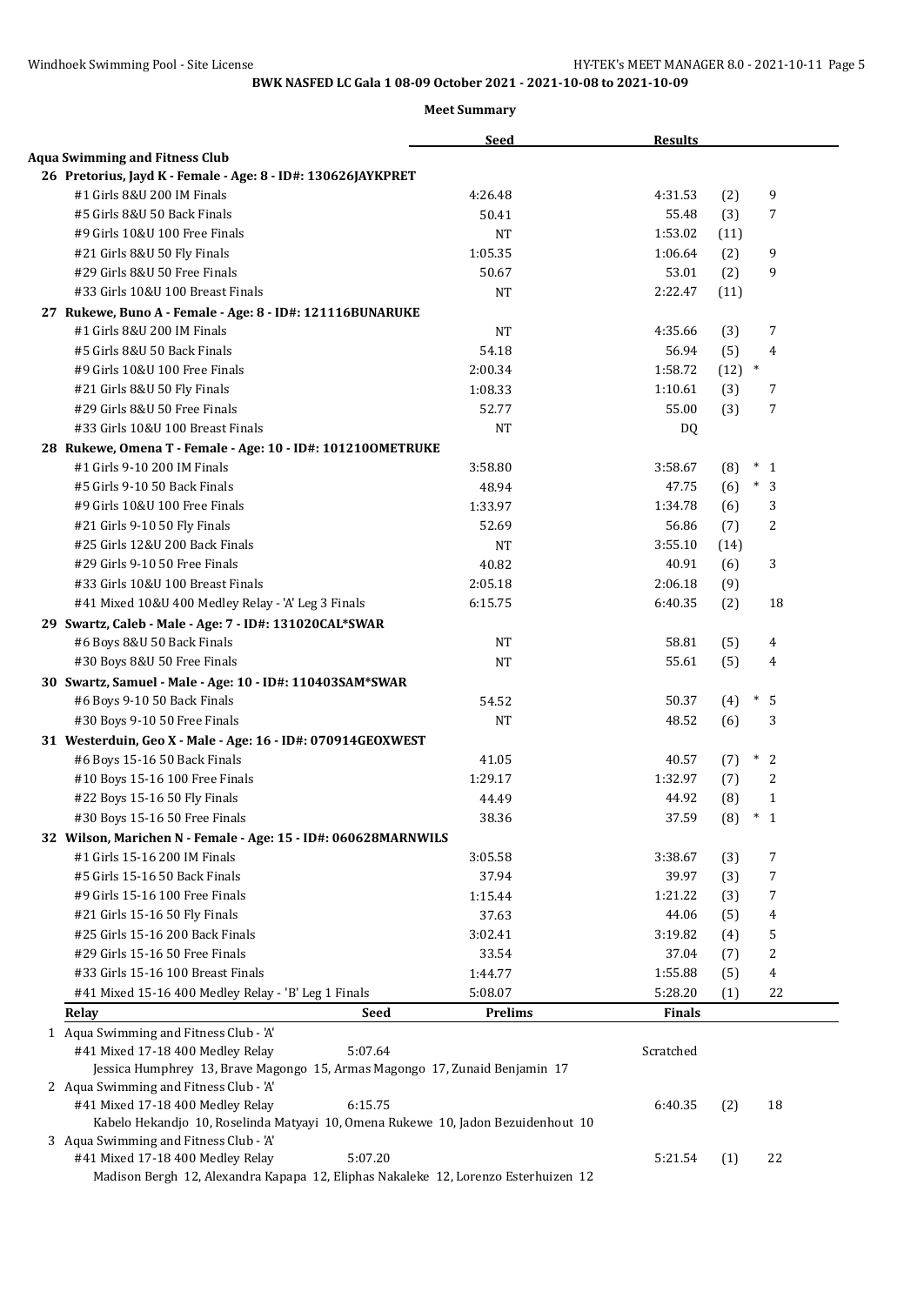#### **Meet Summary**

| Relay                                                                         | Seed    | <b>Prelims</b> | <b>Finals</b> |     |    |  |
|-------------------------------------------------------------------------------|---------|----------------|---------------|-----|----|--|
| Aqua Swimming and Fitness Club                                                |         |                |               |     |    |  |
| 4 Agua Swimming and Fitness Club - 'B'                                        |         |                |               |     |    |  |
| #41 Mixed 17-18 400 Medley Relay                                              | 5:08.07 |                | 5:28.20       | (1) | 22 |  |
| Marichen Wilson 15, Noah Nell 16, Tristan Nell 13, Eldoné Pretorius 16        |         |                |               |     |    |  |
| Agua Curimming and Eitness Club Total Individual Entrice: 222 Total Delays: 4 |         |                |               |     |    |  |

**Aqua Swimming and Fitness Club Total Individual Entries: 222 - Total Relays: 4**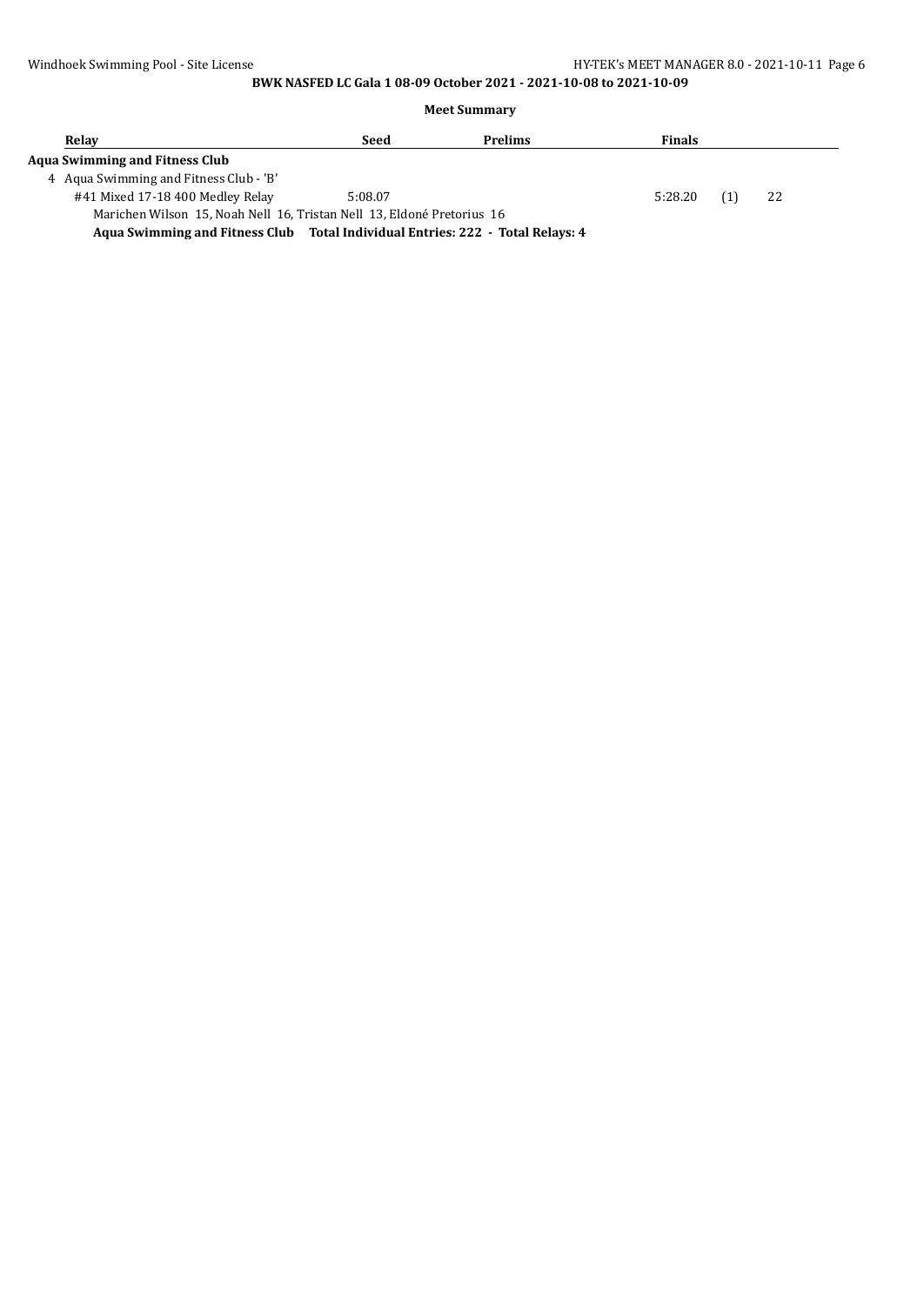|                                                                   | <b>Seed</b> | <b>Results</b> |                                  |
|-------------------------------------------------------------------|-------------|----------------|----------------------------------|
| <b>Dolphins Swimming Club</b>                                     |             |                |                                  |
| 1 Balt, Caitlyn R - Female - Age: 14 - ID#: 070928CAIRBALT        |             |                |                                  |
| #5 Girls 13-14 50 Back Finals                                     | 39.08       | 40.10          | 3<br>(6)                         |
| #9 Girls 13-14 100 Free Finals                                    | 1:12.52     | 1:18.69        | 3<br>(6)                         |
| #21 Girls 13-14 50 Fly Finals                                     | 36.39       | 37.54          | 5<br>(4)                         |
| #29 Girls 13-14 50 Free Finals                                    | 33.30       | 33.71          | (5)<br>4                         |
| 2 Bauernschmitt, Michael B - Male - Age: 13 - ID#: 080228MICBBAUE |             |                |                                  |
| #2 Boys 13-14 200 IM Finals                                       | 2:40.58     | 2:46.85        | (3)<br>7                         |
| #6 Boys 13-14 50 Back Finals                                      | 33.20       | 36.79          | 5<br>(4)                         |
| #10 Boys 13-14 100 Free Finals                                    | 1:06.52     | 1:07.54        | (3)<br>7                         |
| #14 Boys 13-14 200 Fly Finals                                     | 3:27.15     | 3:08.37        | $*$ 4<br>(5)                     |
| #22 Boys 13-14 50 Fly Finals                                      | 30.64       | 31.40          | (3)<br>7                         |
| #26 Boys 13-14 200 Back Finals                                    | 2:37.19     | 2:57.93        | $\overline{4}$<br>(5)            |
| #30 Boys 13-14 50 Free Finals                                     | 30.20       | 30.22          | (3)<br>7                         |
| #34 Boys 13-14 100 Breast Finals                                  | 1:28.42     | 1:33.52        | 7<br>(3)                         |
| #38 Boys 13-14 400 Free Finals                                    | 5:24.02     | 5:38.92        | 5<br>(4)                         |
| #41 Mixed 13-14 400 Medley Relay - 'B' Leg 3 Finals               | 5:10.58     | 5:25.55        | 18<br>(2)                        |
| 3 Brinkmann, Emma M - Female - Age: 10 - ID#: 110412EMMMBRIN      |             |                |                                  |
| #21 Girls 9-10 50 Fly Finals                                      | 44.75       | 46.47          | (5)<br>4                         |
| #25 Girls 12&U 200 Back Finals                                    | 3:38.28     | 3:42.34        | (13)                             |
| #29 Girls 9-10 50 Free Finals                                     | 39.12       | 40.78          | (5)<br>4                         |
| #33 Girls 10&U 100 Breast Finals                                  | 1:51.32     | 1:57.81        | (6)<br>3                         |
| #37 Girls 12&U 400 Free Finals                                    | 6:47.81     | 6:41.90        | $\ast$<br>(10)                   |
| 4 Coetzer, Caitlin A - Female - Age: 16 - ID#: 050302CAIACOET     |             |                |                                  |
| #1 Girls 15-16 200 IM Finals                                      | 2:50.08     | 2:51.50        | 9<br>(2)                         |
| #5 Girls 15-16 50 Back Finals                                     | 37.04       | 38.82          | (2)<br>9                         |
| #9 Girls 15-16 100 Free Finals                                    | 1:10.28     | 1:10.58        | 9<br>(2)                         |
| #21 Girls 15-16 50 Fly Finals                                     | 36.76       | 37.81          | (3)<br>7                         |
| #25 Girls 15-16 200 Back Finals                                   | 2:48.90     | 2:58.05        | 7<br>(3)                         |
| #29 Girls 15-16 50 Free Finals                                    | 32.03       | 32.76          | (3)<br>7                         |
| #33 Girls 15-16 100 Breast Finals                                 | 1:26.12     | 1:27.51        | (1)<br>11                        |
| #37 Girls 15-16 400 Free Finals                                   | 5:28.71     | 5:26.64        | $7\overline{ }$<br>$\ast$<br>(3) |
| #41 Mixed 15-16 400 Medley Relay - 'B' Leg 1 Finals               | 5:00.06     | 5:08.16        | (2)<br>18                        |
| 5 Cowley, Dylan - Male - Age: 8 - ID#: 121010DYL*COWL             |             |                |                                  |
| #2 Boys 8&U 200 IM Finals                                         | NT          | 3:44.81        | (1)<br>11                        |
| #6 Boys 8&U 50 Back Finals                                        | 47.95       | 47.84          | $*$ 9<br>(2)                     |
| #22 Boys 8&U 50 Fly Finals                                        | 54.90       | 53.48          | $*$ 7<br>(3)                     |
| #30 Boys 8&U 50 Free Finals                                       | 46.04       | 45.28          | (3)<br>$*$ 7                     |
| #41 Mixed 8&U 400 Medley Relay - 'A' Leg 1 Finals                 | 6:09.36     | 6:34.10        | (1)<br>22                        |
| 6 Cowley, Joshua - Male - Age: 7 - ID#: 140609JOS*COWL            |             |                |                                  |
| #2 Boys 8&U 200 IM Finals                                         | <b>NT</b>   | 4:21.04        | 5<br>(4)                         |
| #6 Boys 8&U 50 Back Finals                                        | 49.99       | 52.69          | (4)<br>5                         |
| #22 Boys 8&U 50 Fly Finals                                        | 58.11       | 58.69          | 5<br>(4)                         |
| #30 Boys 8&U 50 Free Finals                                       | 44.91       | DQ.            |                                  |
| 7 Dames, Andrea - Female - Age: 12 - ID#: 090520AND*DAME          |             |                |                                  |
| #1 Girls 11-12 200 IM Finals                                      | NT          | 4:13.27        | (8)<br>$\mathbf{1}$              |
| #5 Girls 11-12 50 Back Finals                                     | 50.87       | 52.84          | (10)                             |
| #9 Girls 11-12 100 Free Finals                                    | 1:43.10     | 1:44.69        | (10)                             |
| #21 Girls 11-12 50 Fly Finals                                     | 55.12       | 49.65          | (7)<br>$*2$                      |
| #29 Girls 11-12 50 Free Finals                                    | $_{\rm NT}$ | 44.08          | (10)                             |
| #33 Girls 11-12 100 Breast Finals                                 | 2:12.17     | 2:11.64        | $(8) * 1$                        |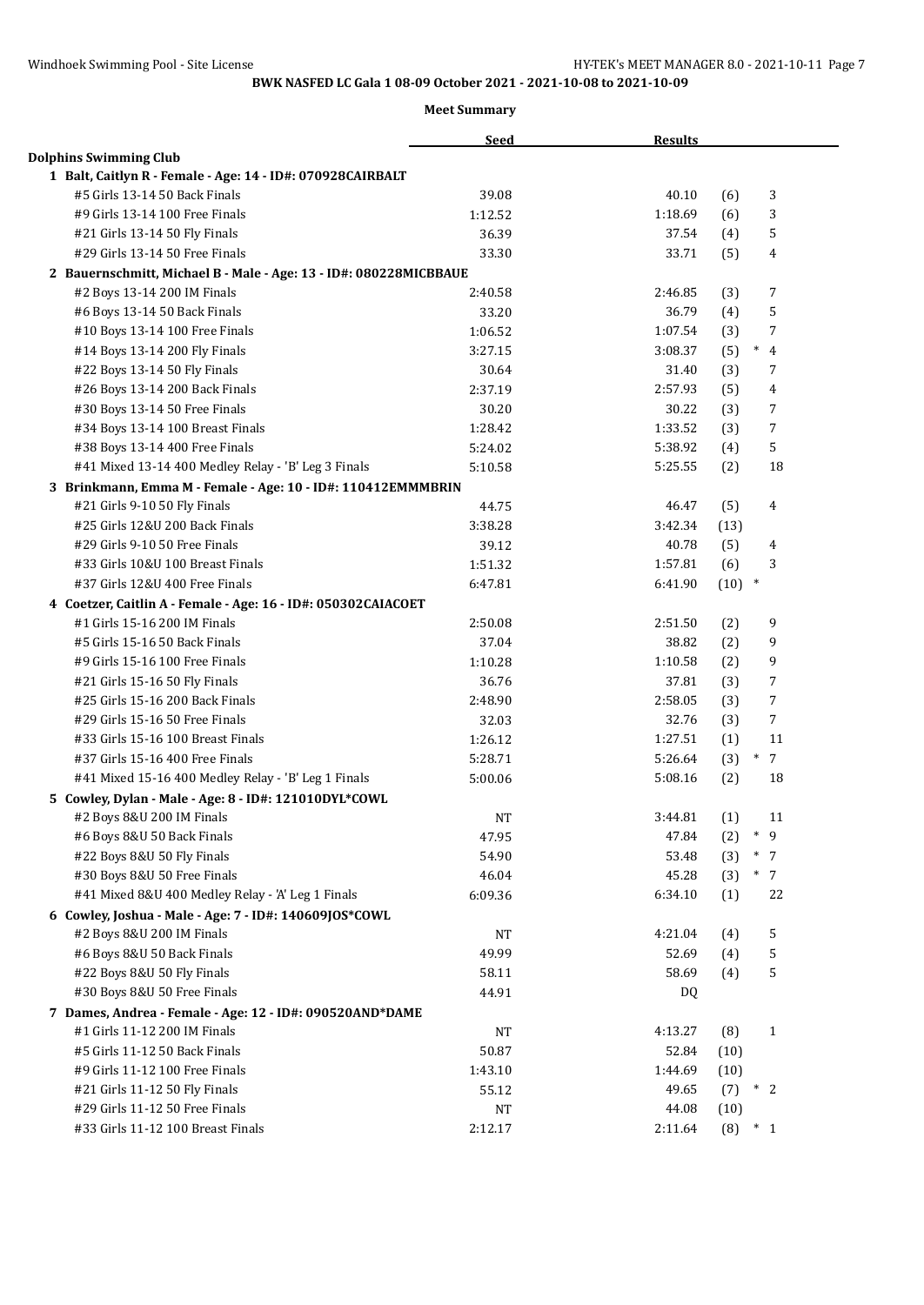|                                                                 | <b>Seed</b> | <b>Results</b> |      |                        |
|-----------------------------------------------------------------|-------------|----------------|------|------------------------|
| <b>Dolphins Swimming Club</b>                                   |             |                |      |                        |
| 8 De Klerk, Elijah Y - Male - Age: 11 - ID#: 100208ELIYDEKL     |             |                |      |                        |
| #2 Boys 11-12 200 IM Finals                                     | 4:12.88     | DQ             |      |                        |
| #6 Boys 11-12 50 Back Finals                                    | 50.26       | 49.93          | (6)  | $*3$                   |
| #10 Boys 11-12 100 Free Finals                                  | 1:41.25     | 1:39.12        | (7)  | $*2$                   |
| #22 Boys 11-12 50 Fly Finals                                    | 54.35       | DQ.            |      |                        |
| #30 Boys 11-12 50 Free Finals                                   | 42.76       | 41.06          | (8)  | $*1$                   |
| #34 Boys 11-12 100 Breast Finals                                | 2:18.15     | DQ             |      |                        |
| 9 De Sousa, Vitoria J - Female - Age: 10 - ID#: 101011VITJDESO  |             |                |      |                        |
| #1 Girls 9-10 200 IM Finals                                     | 2:58.37     | 3:02.04        | (2)  | 9                      |
| #5 Girls 9-10 50 Back Finals                                    | 41.65       | 42.09          | (3)  | 7                      |
| #9 Girls 10&U 100 Free Finals                                   | 1:18.02     | 1:18.18        | (3)  | 7                      |
| #13 Girls 12&U 200 Fly Finals                                   | NT          | 3:20.96        | (2)  | 9                      |
| #21 Girls 9-10 50 Fly Finals                                    | 38.34       | 37.90          | (2)  | $*$ 9                  |
| #25 Girls 12&U 200 Back Finals                                  | 3:20.34     | 3:15.14        | (8)  | $\ast$<br>$\mathbf{1}$ |
| #29 Girls 9-10 50 Free Finals                                   | 35.34       | 35.53          | (3)  | 7                      |
| #33 Girls 10&U 100 Breast Finals                                | 1:39.63     | 1:42.43        | (2)  | 9                      |
| #37 Girls 12&U 400 Free Finals                                  | 6:25.95     | 6:00.26        | (2)  | $\ast$<br>9            |
| #41 Mixed 12&U 400 Medley Relay - 'A' Leg 2 Finals              | 6:09.36     | 6:34.10        | (1)  | 22                     |
| 10 Drotsky, Kayleigh R - Female - Age: 11 - ID#: 100504KAYRDROT |             |                |      |                        |
| #1 Girls 11-12 200 IM Finals                                    | 3:21.16     | 3:20.75        | (5)  | $\ast$<br>4            |
| #5 Girls 11-12 50 Back Finals                                   | 45.97       | 46.50          | (8)  | 1                      |
| #9 Girls 11-12 100 Free Finals                                  | 1:26.86     | 1:26.81        | (8)  | $\ast$<br>$\mathbf{1}$ |
| #21 Girls 11-12 50 Fly Finals                                   | 44.67       | 41.45          | (5)  | $*$ 4                  |
| #25 Girls 12&U 200 Back Finals                                  | 4:18.06     | 3:36.20        | (11) | $\ast$                 |
| #29 Girls 11-12 50 Free Finals                                  | 39.88       | 39.57          | (8)  | $*_{1}$                |
| #33 Girls 11-12 100 Breast Finals                               | 1:46.18     | 1:47.02        | (6)  | 3                      |
| #37 Girls 12&U 400 Free Finals                                  | NT          | 6:38.00        | (9)  |                        |
| 11 Drotsky, Nayla C - Female - Age: 14 - ID#: 070207NAYCDROT    |             |                |      |                        |
| #1 Girls 13-14 200 IM Finals                                    | 2:59.78     | 3:08.90        | (5)  | 4                      |
| #5 Girls 13-14 50 Back Finals                                   | 38.89       | 40.09          | (5)  | 4                      |
| #9 Girls 13-14 100 Free Finals                                  | 1:15.78     | 1:16.84        | (5)  | 4                      |
| #13 Girls 13-14 200 Fly Finals                                  | NT          | 3:27.86        | (2)  | 9                      |
| #21 Girls 13-14 50 Fly Finals                                   | 37.41       | 38.71          | (5)  | 4                      |
| #25 Girls 13-14 200 Back Finals                                 | 2:51.59     | 3:05.01        | (6)  | 3                      |
| #29 Girls 13-14 50 Free Finals                                  | 34.81       | 35.59          | (8)  | $\mathbf{1}$           |
| #33 Girls 13-14 100 Breast Finals                               | 1:40.32     | 1:47.92        | (6)  | 3                      |
| #37 Girls 13-14 400 Free Finals                                 | 5:48.82     | 6:17.68        | (6)  | 3                      |
| #41 Mixed 13-14 400 Medley Relay - 'A' Leg 4 Finals             | 4:38.52     | 5:04.10        | (1)  | 22                     |
| 12 Durand, Oliver B - Male - Age: 14 - ID#: 0709200LIBDURA      |             |                |      |                        |
| #2 Boys 13-14 200 IM Finals                                     | 2:22.51     | 2:23.44        | (1)  | 11                     |
| #6 Boys 13-14 50 Back Finals                                    | 31.28       | 33.56          | (2)  | 9                      |
| #10 Boys 13-14 100 Free Finals                                  | 59.08       | 1:01.90        | (2)  | 9                      |
| #14 Boys 13-14 200 Fly Finals                                   | 2:25.14     | 2:33.46        | (1)  | 11                     |
| #18 Boys 13-14 1500 Free Finals                                 | 18:24.44    | 19:01.62       | (1)  | 11                     |
| #22 Boys 13-14 50 Fly Finals                                    | 28.93       | 30.62          | (2)  | 9                      |
| #26 Boys 13-14 200 Back Finals                                  | 2:15.55     | 2:36.53        | (2)  | 9                      |
| #30 Boys 13-14 50 Free Finals                                   | 27.37       | 28.74          | (2)  | 9                      |
| #34 Boys 13-14 100 Breast Finals                                | 1:13.09     | 1:17.48        | (1)  | 11                     |
| #38 Boys 13-14 400 Free Finals                                  | 4:34.33     | 4:49.04        | (1)  | 11                     |
| #41 Mixed 13-14 400 Medley Relay - 'A' Leg 1 Finals             | 4:38.52     | 5:04.10        | (1)  | 22                     |
| 13 Durand, Patrick - Male - Age: 7 - ID#: 131127PAT*DURA        |             |                |      |                        |
| #2 Boys 8&U 200 IM Finals                                       | 3:46.78     | 3:58.11        | (3)  | $\overline{7}$         |
| #6 Boys 8&U 50 Back Finals                                      | 48.12       | 48.33          | (3)  | 7                      |
| #22 Boys 8&U 50 Fly Finals                                      | 47.19       | 50.62          | (1)  | 11                     |
| #30 Boys 8&U 50 Free Finals                                     | 43.17       | 45.24          | (2)  | 9                      |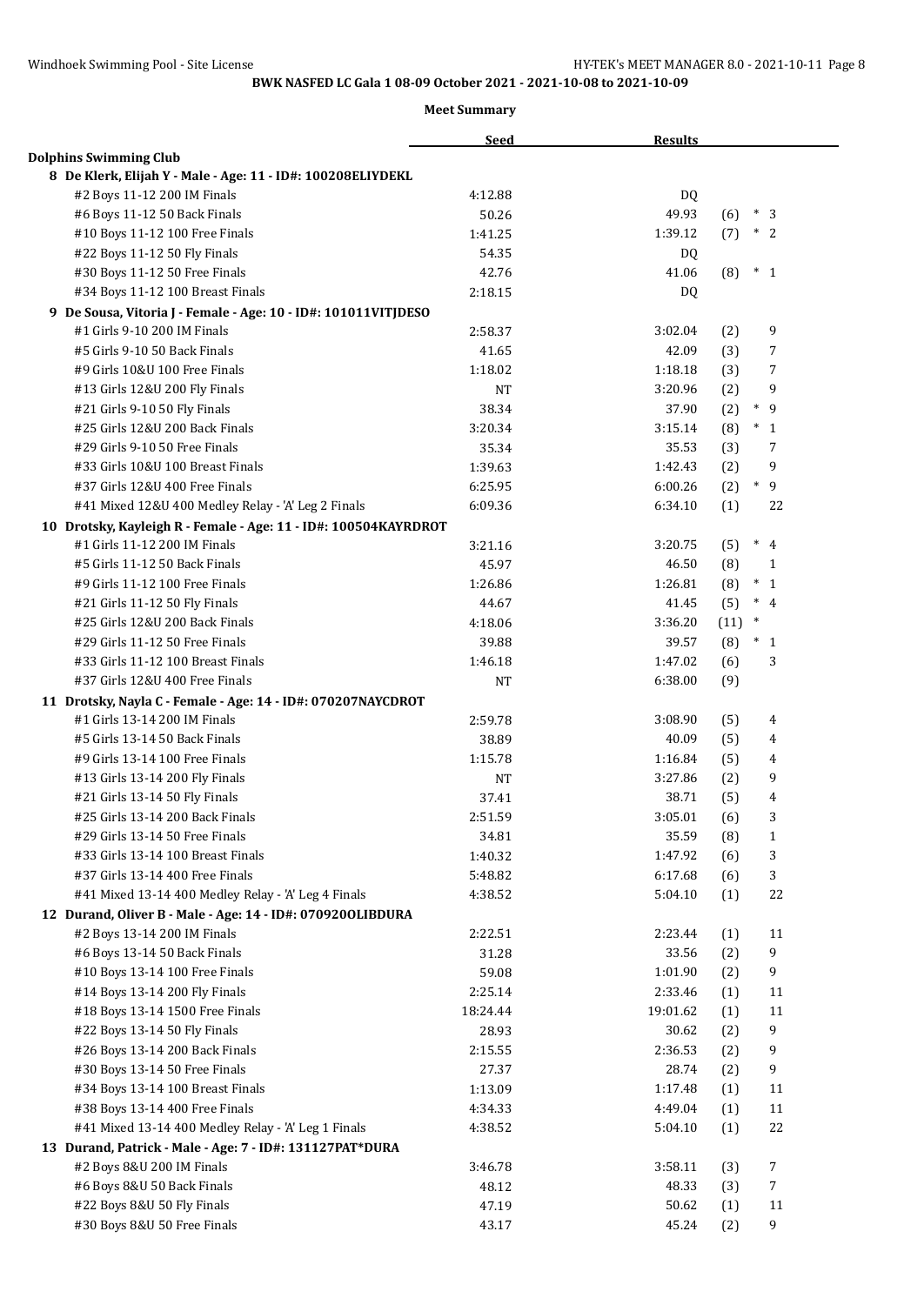|                                                             | <b>Seed</b> | <b>Results</b> |     |                  |
|-------------------------------------------------------------|-------------|----------------|-----|------------------|
| <b>Dolphins Swimming Club</b>                               |             |                |     |                  |
| 14 Engelhard, Lisa - Female - Age: 16 - ID#: 041127LIS*ENGE |             |                |     |                  |
| #21 Girls 15-16 50 Fly Finals                               | 31.24       | 31.79          | (1) | 11               |
| #25 Girls 15-16 200 Back Finals                             | 2:48.96     | 2:54.18        | (1) | 11               |
| #29 Girls 15-16 50 Free Finals                              | 29.32       | 30.04          | (1) | 11               |
| #33 Girls 15-16 100 Breast Finals                           | 1:33.18     | Scratched      |     |                  |
| #37 Girls 15-16 400 Free Finals                             | 5:06.64     | 5:20.53        | (1) | 11               |
| #41 Mixed 15-16 400 Medley Relay - 'A' Leg 3 Finals         | 4:35.93     | 5:01.57        | (1) | 22               |
| 15 Engelhard, Robin - Male - Age: 14 - ID#: 061122ROB*ENGE  |             |                |     |                  |
| #2 Boys 13-14 200 IM Finals                                 | 2:29.51     | 2:36.05        | (2) | $\boldsymbol{9}$ |
| #6 Boys 13-14 50 Back Finals                                | 30.84       | 32.20          | (1) | 11               |
| #10 Boys 13-14 100 Free Finals                              | 1:00.84     | 1:01.83        | (1) | 11               |
| #14 Boys 13-14 200 Fly Finals                               | 3:02.40     | 3:03.62        | (2) | 9                |
| #22 Boys 13-14 50 Fly Finals                                | 28.50       | 28.95          | (1) | 11               |
| #26 Boys 13-14 200 Back Finals                              | 2:34.35     | 2:33.49        | (1) | $\ast$<br>11     |
| #30 Boys 13-14 50 Free Finals                               | 27.22       | 27.69          | (1) | 11               |
| #34 Boys 13-14 100 Breast Finals                            | 1:22.47     | 1:28.26        | (2) | 9                |
| #41 Mixed 13-14 400 Medley Relay - 'A' Leg 3 Finals         | 4:38.52     | 5:04.10        | (1) | 22               |
| 16 Engelhard, Victor - Male - Age: 11 - ID#: 100922VIC*ENGE |             |                |     |                  |
| #22 Boys 11-12 50 Fly Finals                                | 41.58       | 44.36          | (5) | 4                |
| #30 Boys 11-12 50 Free Finals                               | 37.40       | 37.13          | (5) | $\ast$<br>4      |
| #34 Boys 11-12 100 Breast Finals                            | 1:47.16     | 1:52.19        | (6) | 3                |
| 17 Esslinger, Nico - Male - Age: 15 - ID#: 051219NIC*ESSL   |             |                |     |                  |
| #18 Boys 15-16 1500 Free Finals                             | 17:26.50    | 19:18.27       | (1) | 11               |
| #22 Boys 15-16 50 Fly Finals                                | 30.27       | 33.17          | (5) | $\overline{4}$   |
| #26 Boys 15-16 200 Back Finals                              | 2:24.94     | 2:43.22        | (1) | 11               |
| #30 Boys 15-16 50 Free Finals                               | 27.27       | 28.93          | (3) | $\overline{7}$   |
| #34 Boys 15-16 100 Breast Finals                            | 1:21.40     | 1:28.36        | (3) | $\overline{7}$   |
| #38 Boys 15-16 400 Free Finals                              | 4:30.73     | 4:51.86        | (1) | 11               |
| #41 Mixed 15-16 400 Medley Relay - 'A' Leg 1 Finals         | 4:35.93     | 5:01.57        | (1) | 22               |
| 18 Geyser, Brett A - Male - Age: 15 - ID#: 060330BREAGEYS   |             |                |     |                  |
| #2 Boys 15-16 200 IM Finals                                 | 2:36.48     | 2:42.75        | (2) | 9                |
| #6 Boys 15-16 50 Back Finals                                | 32.32       | 34.08          | (1) | 11               |
| #10 Boys 15-16 100 Free Finals                              | 1:08.01     | 1:05.38        | (2) | $\ast$<br>9      |
| #14 Boys 15-16 200 Fly Finals                               | 3:28.69     | DQ             |     |                  |
| #22 Boys 15-16 50 Fly Finals                                | 31.98       | 29.23          | (1) | $*11$            |
| #26 Boys 15-16 200 Back Finals                              | 2:32.19     | 2:48.12        | (2) | 9                |
| #30 Boys 15-16 50 Free Finals                               | 28.76       | 28.66          | (1) | $*10$            |
| #34 Boys 15-16 100 Breast Finals                            | 1:24.96     | 1:27.96        | (2) | 9                |
| #38 Boys 15-16 400 Free Finals                              | 5:54.59     | 5:41.01        | (3) | $\ast$<br>7      |
| #41 Mixed 15-16 400 Medley Relay - 'A' Leg 4 Finals         | 4:35.93     | 5:01.57        | (1) | 22               |
| 19 Geyser, Mikayla - Female - Age: 12 - ID#: 060330MIK*GEYS |             |                |     |                  |
| #1 Girls 11-12 200 IM Finals                                | 2:51.90     | 2:57.28        | (1) | 11               |
| #5 Girls 11-12 50 Back Finals                               | 36.44       | 38.38          | (1) | 11               |
| #9 Girls 11-12 100 Free Finals                              | 1:12.25     | 1:14.98        | (2) | 9                |
| #21 Girls 11-12 50 Fly Finals                               | 37.55       | 36.69          | (2) | $*$ 9            |
| #25 Girls 12&U 200 Back Finals                              | 2:49.31     | 3:01.42        | (2) | 9                |
| #29 Girls 11-12 50 Free Finals                              | 33.16       | 33.23          | (2) | 9                |
| #33 Girls 11-12 100 Breast Finals                           | 1:33.02     | 1:34.31        | (1) | 11               |
| #37 Girls 12&U 400 Free Finals                              | 5:47.21     | 6:09.12        | (5) | 4                |
| #41 Mixed 12&U 400 Medley Relay - 'A' Leg 2 Finals          | 5:25.70     | 5:34.55        | (2) | 18               |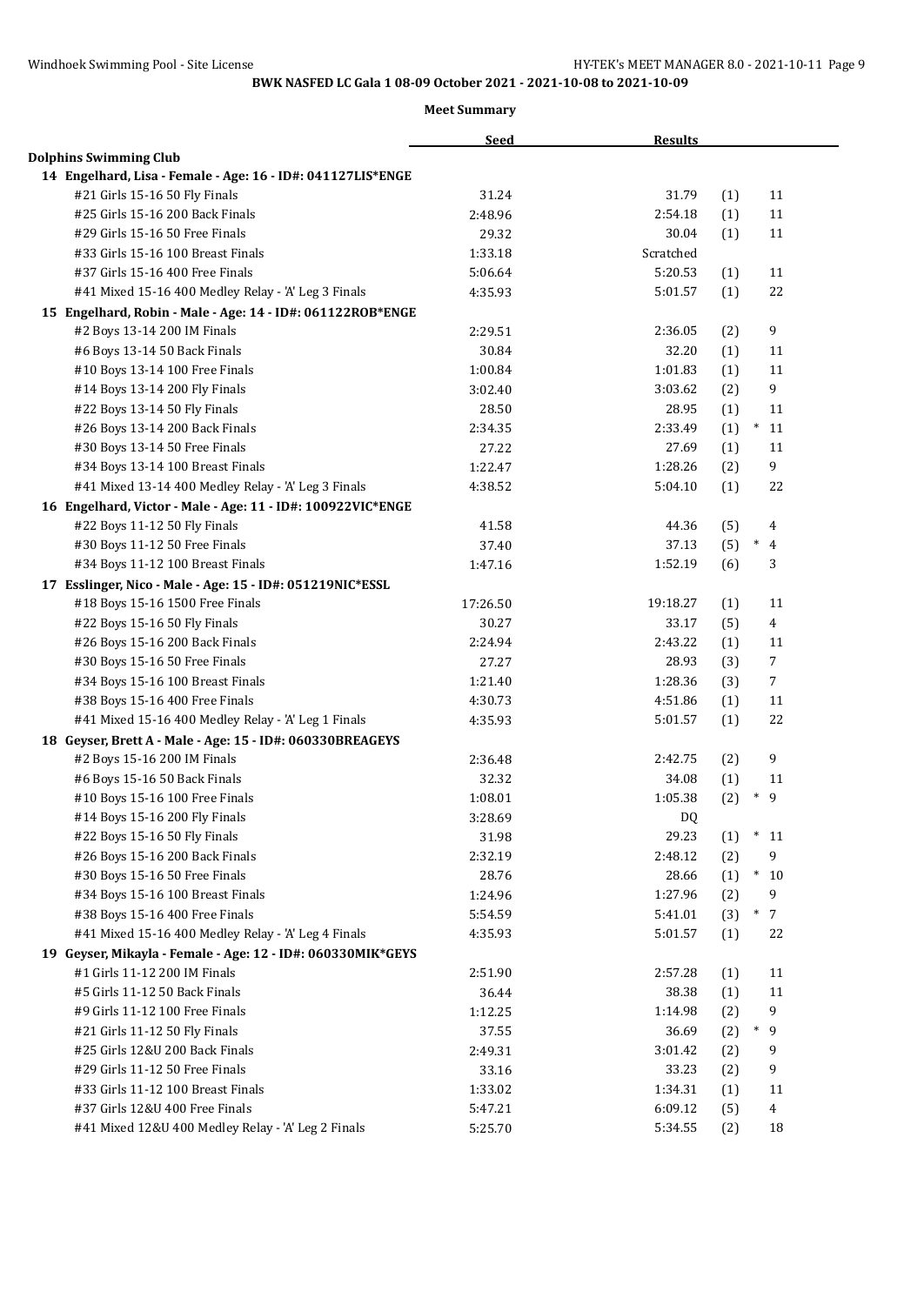|                                                                                             | <b>Seed</b>        | <b>Results</b>         |            |                          |
|---------------------------------------------------------------------------------------------|--------------------|------------------------|------------|--------------------------|
| <b>Dolphins Swimming Club</b>                                                               |                    |                        |            |                          |
| 20 Henning, Marco T - Male - Age: 18 - ID#: 030107MARTHENN                                  |                    |                        |            |                          |
| #2 Boys 17-18 200 IM Finals                                                                 | 2:22.62            | 2:32.43                | (2)        | 9                        |
| #6 Boys 17-18 50 Back Finals                                                                | 29.33              | 31.76                  | (3)        | 7                        |
| #10 Boys 17-18 100 Free Finals                                                              | 55.07              | 57.51                  | (1)        | 11                       |
| #14 Boys 17-18 200 Fly Finals                                                               | 2:19.67            | 2:40.04                | (2)        | 9                        |
| #22 Boys 17-18 50 Fly Finals                                                                | 27.38              | 28.03                  | (1)        | 11                       |
| #26 Boys 17-18 200 Back Finals                                                              | 2:20.85            | 2:33.94                | (2)        | 9                        |
| #30 Boys 17&0 50 Free Finals                                                                | 25.73              | 26.76                  | (2)        | 9                        |
| #38 Boys 17-18 400 Free Finals                                                              | 4:34.11            | 4:36.28                | (1)        | 11                       |
| 21 Hooker, Matthew R - Male - Age: 13 - ID#: 080815MATRHOOK                                 |                    |                        |            |                          |
| #2 Boys 13-14 200 IM Finals                                                                 | 2:44.48            | 2:47.93                | (4)        | 5                        |
| #6 Boys 13-14 50 Back Finals                                                                | 35.28              | 36.44                  | (3)        | 7                        |
| #10 Boys 13-14 100 Free Finals                                                              | 1:08.24            | 1:10.32                | (4)        | 5                        |
| #14 Boys 13-14 200 Fly Finals                                                               | NT                 | 3:06.63                | (4)        | 5                        |
| #22 Boys 13-14 50 Fly Finals                                                                | 36.44              | 35.97                  | (5)        | $\ast$<br>$\overline{4}$ |
| #26 Boys 13-14 200 Back Finals                                                              | 2:36.37            | 2:50.45                | (3)        | 7                        |
| #30 Boys 13-14 50 Free Finals                                                               | 32.79              | 32.41                  | (6)        | $\ast$<br>3              |
| #34 Boys 13-14 100 Breast Finals                                                            | 1:35.60            | 1:37.76                | (5)        | 4                        |
| #38 Boys 13-14 400 Free Finals                                                              | 4:58.80            | 5:12.20                | (2)        | 9                        |
| #41 Mixed 13-14 400 Medley Relay - 'B' Leg 1 Finals                                         | 5:10.58            | 5:25.55                | (2)        | 18                       |
| 22 Jiao, Naan - Male - Age: 11 - ID#: 100421JIA*NAAN                                        |                    |                        |            |                          |
| #2 Boys 11-12 200 IM Finals                                                                 | 2:45.13            | 2:48.42                | (4)        | 5                        |
| #6 Boys 11-12 50 Back Finals                                                                | 37.91              | 38.62                  | (4)        | 5                        |
| #10 Boys 11-12 100 Free Finals                                                              | 1:11.92            | 1:12.44                | (4)        | 5                        |
| #14 Boys 12&U 200 Fly Finals                                                                | 2:49.71            | 2:56.41                | (2)        | 9                        |
| #22 Boys 11-12 50 Fly Finals                                                                | 36.69              | 37.77                  | (4)        | 5                        |
| #26 Boys 12&U 200 Back Finals                                                               | 2:43.07            | 2:54.15                | (4)        | 5                        |
| #30 Boys 11-12 50 Free Finals                                                               | 33.76              | 33.29                  | (4)        | $\ast$<br>5              |
| #34 Boys 11-12 100 Breast Finals                                                            | 1:32.57            | 1:33.52                | (3)        | 7                        |
| #38 Boys 12&U 400 Free Finals                                                               | 5:13.46            | 5:21.89                | (3)        | $\overline{7}$           |
| #41 Mixed 12&U 400 Medley Relay - 'A' Leg 3 Finals                                          | 5:25.70            | 5:34.55                | (2)        | 18                       |
| 23 Kalemeera, Christelle - Female - Age: 8 - ID#: 121102CHR*KALE                            |                    |                        |            |                          |
| #1 Girls 8&U 200 IM Finals                                                                  |                    |                        |            | 11                       |
| #5 Girls 8&U 50 Back Finals                                                                 | <b>NT</b><br>48.48 | 3:46.45<br>47.87       | (1)        | $\ast$<br>11             |
| #9 Girls 10&U 100 Free Finals                                                               |                    | 1:36.07                | (1)        | $^\ast$ 1                |
| #21 Girls 8&U 50 Fly Finals                                                                 | 1:41.57<br>49.83   | 45.49                  | (8)<br>(1) | $*$<br><sup>11</sup>     |
| #29 Girls 8&U 50 Free Finals                                                                | NT                 | 41.52                  |            | 11                       |
| #33 Girls 10&U 100 Breast Finals                                                            | 1:58.71            | 1:53.46                | (1)<br>(5) | $\ast$<br>$\overline{4}$ |
|                                                                                             |                    |                        |            |                          |
| 24 Kali, Kandali K - Female - Age: 15 - ID#: 060627MARKKALI<br>#1 Girls 15-16 200 IM Finals | 3:00.06            | Scratched              |            |                          |
| #5 Girls 15-16 50 Back Finals                                                               | 40.14              | Scratched              |            |                          |
| #9 Girls 15-16 100 Free Finals                                                              |                    | Scratched              |            |                          |
|                                                                                             | 1:12.13            | Scratched              |            |                          |
| #13 Girls 15-16 200 Fly Finals                                                              | 3:22.97            |                        |            |                          |
| #21 Girls 15-16 50 Fly Finals<br>#25 Girls 15-16 200 Back Finals                            | 35.79              | Scratched<br>Scratched |            |                          |
|                                                                                             | 2:57.70            |                        |            |                          |
| #29 Girls 15-16 50 Free Finals                                                              | 32.88              | Scratched              |            |                          |
| #33 Girls 15-16 100 Breast Finals                                                           | 1:41.20            | Scratched              |            |                          |
| #37 Girls 15-16 400 Free Finals                                                             | 5:32.02            | Scratched              |            |                          |
| 25 Kalomoh, George - Male - Age: 10 - ID#: 101116GEO*KOLO                                   |                    |                        |            |                          |
| #2 Boys 9-10 200 IM Finals                                                                  | $_{\rm NT}$        | 4:15.46                | (4)        | 5                        |
| #6 Boys 9-10 50 Back Finals                                                                 | 46.51              | 47.69                  | (2)        | 9                        |
| #10 Boys 10&U 100 Free Finals                                                               | 1:37.38            | 1:40.09                | (4)        | 5                        |
| #22 Boys 9-10 50 Fly Finals                                                                 | 53.06              | 52.87                  | (4)        | $\ast$<br>5              |
| #30 Boys 9-10 50 Free Finals                                                                | 41.60              | 41.33                  | (3)        | $\ast$<br>7              |
| #34 Boys 10&U 100 Breast Finals                                                             | $_{\rm NT}$        | 2:29.37                | (6)        | 3                        |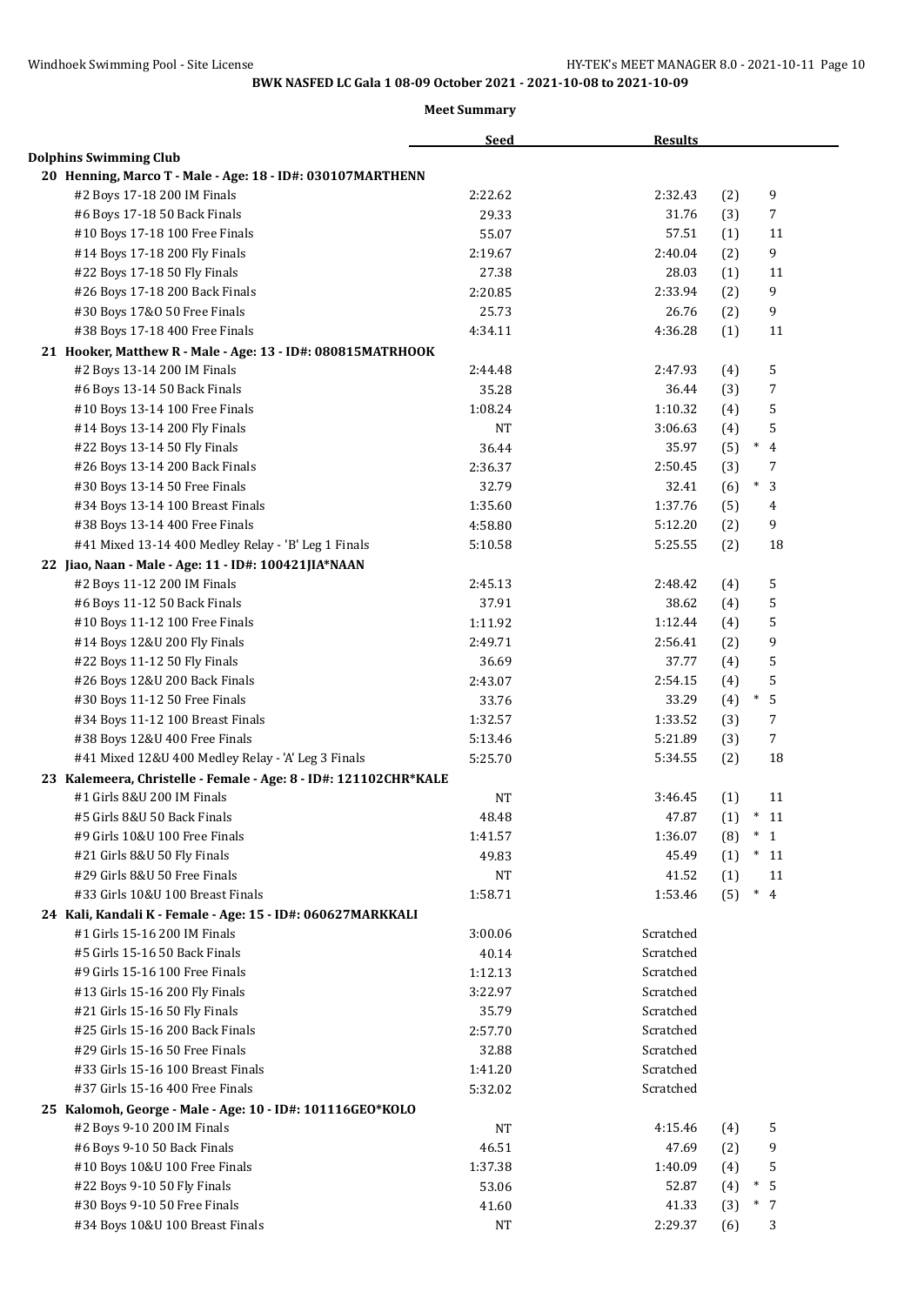|                                                                                               | <b>Seed</b>    | <b>Results</b>                             |
|-----------------------------------------------------------------------------------------------|----------------|--------------------------------------------|
| <b>Dolphins Swimming Club</b>                                                                 |                |                                            |
| 26 Kinnaird, Brynné B - Female - Age: 15 - ID#: 060916LEVBKINN                                |                |                                            |
| #1 Girls 15-16 200 IM Finals                                                                  | 2:45.92        | 11<br>2:47.82<br>(1)                       |
| #5 Girls 15-16 50 Back Finals                                                                 | 35.90          | 11<br>37.32<br>(1)                         |
| #9 Girls 15-16 100 Free Finals                                                                | 1:10.23        | $*11$<br>1:09.98<br>(1)                    |
| #13 Girls 15-16 200 Fly Finals                                                                | 3:07.36        | 11<br>3:07.71<br>(1)                       |
| #21 Girls 15-16 50 Fly Finals                                                                 | 37.24          | $* g$<br>36.38<br>(2)                      |
| #25 Girls 15-16 200 Back Finals                                                               | 2:42.26        | 9<br>2:54.49<br>(2)                        |
| #29 Girls 15-16 50 Free Finals                                                                | 32.13          | $\ast$<br>9<br>31.85<br>(2)                |
| #33 Girls 15-16 100 Breast Finals                                                             | 1:26.39        | 1:29.93<br>9<br>(2)                        |
| #37 Girls 15-16 400 Free Finals                                                               | 5:12.28        | 9<br>5:22.28<br>(2)                        |
| #41 Mixed 15-16 400 Medley Relay - 'A' Leg 2 Finals                                           | 4:35.93        | 22<br>5:01.57<br>(1)                       |
| 27 Langford, James J - Male - Age: 12 - ID#: 090924JOHJLANG                                   |                |                                            |
| #2 Boys 11-12 200 IM Finals                                                                   | 2:42.32        | 7<br>2:46.24<br>(3)                        |
| #6 Boys 11-12 50 Back Finals                                                                  | 36.54          | 7<br>37.70<br>(3)                          |
| #10 Boys 11-12 100 Free Finals                                                                | 1:07.25        | 1:10.71<br>7<br>(3)                        |
| #14 Boys 12&U 200 Fly Finals                                                                  | 3:12.52        | $\ast$<br>$\overline{7}$<br>3:01.10<br>(3) |
| #22 Boys 11-12 50 Fly Finals                                                                  | 33.99          | 7<br>34.20<br>(3)                          |
| #26 Boys 12&U 200 Back Finals                                                                 | 2:36.17        | 7<br>2:51.24<br>(3)                        |
| #30 Boys 11-12 50 Free Finals                                                                 | 31.57          | 7<br>31.93<br>(3)                          |
| #34 Boys 11-12 100 Breast Finals                                                              | 1:31.29        | 1:35.77<br>5<br>(4)                        |
| #38 Boys 12&U 400 Free Finals                                                                 | 5:12.63        | 9<br>5:20.60<br>(2)                        |
| #41 Mixed 12&U 400 Medley Relay - 'A' Leg 1 Finals                                            | 5:25.70        | 18<br>5:34.55<br>(2)                       |
| 28 Lasso-Drews, Daniel - Male - Age: 15 - ID#: 060511DAN*LASS                                 |                |                                            |
| #2 Boys 15-16 200 IM Finals                                                                   | 2:32.73        | 11<br>2:41.89<br>(1)                       |
| #6 Boys 15-16 50 Back Finals                                                                  | 35.28          | 5<br>37.41<br>(4)                          |
| #10 Boys 15-16 100 Free Finals                                                                | 1:01.41        | 11<br>1:04.58<br>(1)                       |
| #14 Boys 15-16 200 Fly Finals                                                                 | 2:28.90        | 11<br>2:49.82<br>(1)                       |
| #22 Boys 15-16 50 Fly Finals                                                                  | 30.09          | $\ast$<br>9<br>30.06<br>(2)                |
| #26 Boys 15-16 200 Back Finals                                                                | 3:00.94        | $*$ 7<br>2:52.34<br>(3)                    |
| #30 Boys 15-16 50 Free Finals                                                                 | 28.84          | $*10$<br>28.66<br>(1)                      |
| #34 Boys 15-16 100 Breast Finals                                                              | 1:26.81        | 1:28.38<br>5<br>(4)                        |
| #38 Boys 15-16 400 Free Finals                                                                | 4:56.96        | 9<br>5:07.58<br>(2)                        |
| #41 Mixed 15-16 400 Medley Relay - 'B' Leg 3 Finals                                           | 5:00.06        | 5:08.16<br>(2)<br>18                       |
| 29 Mahdy, Nadien - Female - Age: 10 - ID#: 110610NAD*MAHD                                     |                |                                            |
| #1 Girls 9-10 200 IM Finals                                                                   | 4:39.21        | 4:46.20<br>(10)                            |
| #5 Girls 9-10 50 Back Finals                                                                  | 1:00.45        | 59.73<br>$(12)$ *                          |
| #21 Girls 9-10 50 Fly Finals                                                                  | 59.11          | 57.34<br>$(8) * 1$                         |
| #29 Girls 9-10 50 Free Finals                                                                 | 59.87          | 59.29<br>$(10)$ *                          |
| 30 McNab, Aneurene - Female - Age: 10 - ID#: 110805ANE*MCNA                                   |                |                                            |
| #1 Girls 9-10 200 IM Finals                                                                   | 3:54.78        | $*3$<br>3:53.03<br>(6)                     |
| #5 Girls 9-10 50 Back Finals                                                                  | 50.10          | 50.93<br>(8)<br>1                          |
| #9 Girls 10&U 100 Free Finals                                                                 | 1:39.15        | $\ast$<br>(9)<br>1:38.55                   |
|                                                                                               |                |                                            |
| #21 Girls 9-10 50 Fly Finals<br>#29 Girls 9-10 50 Free Finals                                 | 58.88<br>43.44 | 58.95<br>(9)<br>$*2$<br>42.11<br>(7)       |
| #33 Girls 10&U 100 Breast Finals                                                              | 2:03.48        | 2:04.85<br>(8)<br>1                        |
|                                                                                               |                |                                            |
| 31 McNamara, Scarlett - Female - Age: 10 - ID#: 110917SCA*MCNA<br>#1 Girls 9-10 200 IM Finals |                |                                            |
|                                                                                               | NT             | 2<br>3:58.11<br>(7)                        |
| #5 Girls 9-10 50 Back Finals                                                                  | 47.94          | 53.04<br>(11)                              |
| #9 Girls 10&U 100 Free Finals                                                                 | 1:31.84        | 1:35.04<br>2<br>(7)                        |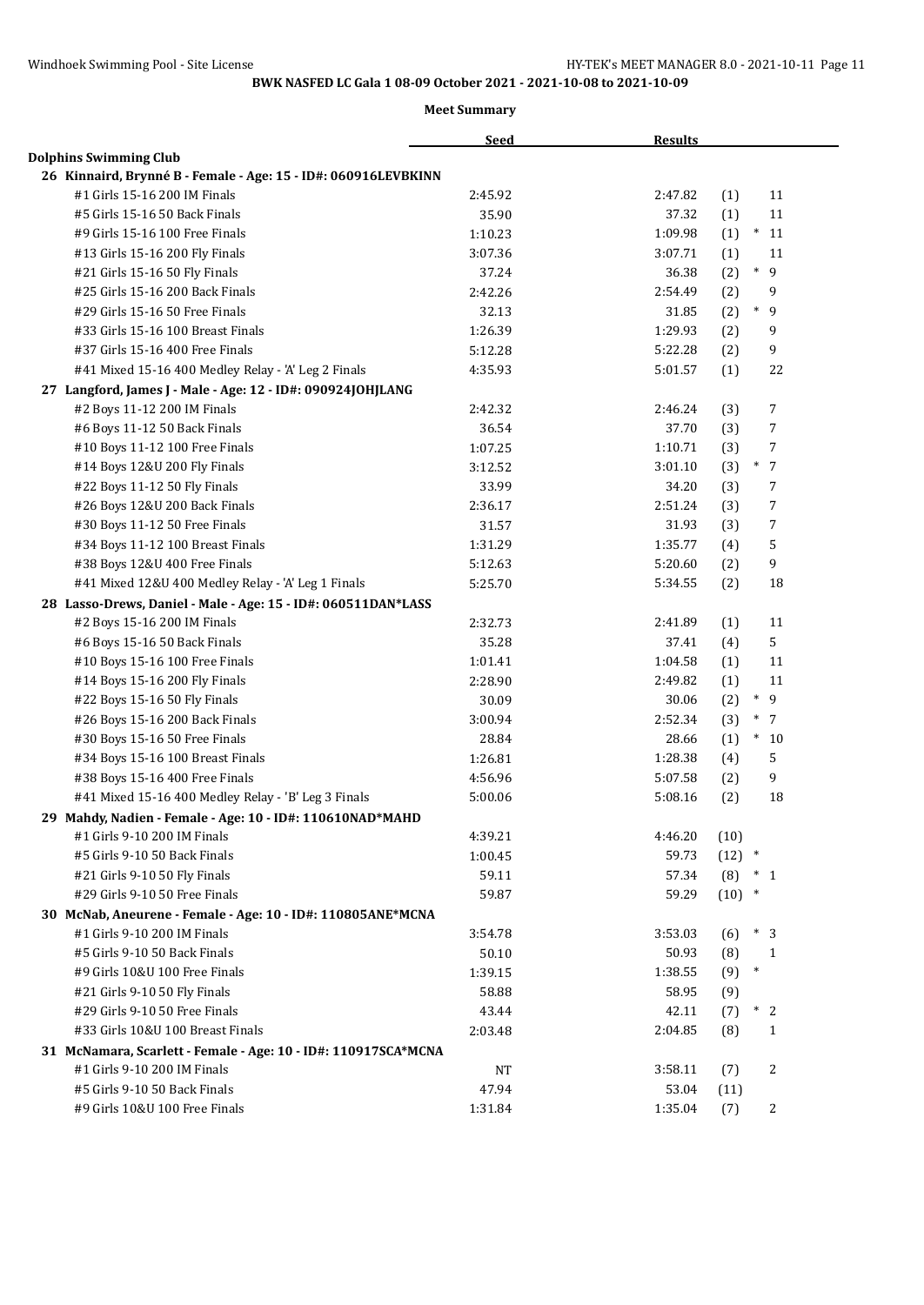|                                                                 | <b>Seed</b> | <b>Results</b> |      |                          |
|-----------------------------------------------------------------|-------------|----------------|------|--------------------------|
| <b>Dolphins Swimming Club</b>                                   |             |                |      |                          |
| 32 Meyer, Cara - Female - Age: 10 - ID#: 110228CAR*MEYE         |             |                |      |                          |
| #1 Girls 9-10 200 IM Finals                                     | 3:16.94     | 3:27.20        | (4)  | 5                        |
| #5 Girls 9-10 50 Back Finals                                    | 42.55       | 43.44          | (4)  | 5                        |
| #9 Girls 10&U 100 Free Finals                                   | 1:24.41     | 1:26.30        | (4)  | 5                        |
| #21 Girls 9-10 50 Fly Finals                                    | 45.04       | 42.88          | (4)  | $\ast$<br>5              |
| #25 Girls 12&U 200 Back Finals                                  | <b>NT</b>   | DQ             |      |                          |
| #29 Girls 9-10 50 Free Finals                                   | 37.28       | 37.24          | (4)  | $\ast$<br>- 5            |
| #33 Girls 10&U 100 Breast Finals                                | 1:38.66     | 1:44.19        | (3)  | 7                        |
| #37 Girls 12&U 400 Free Finals                                  | <b>NT</b>   | 7:02.78        | (12) |                          |
| 33 Mobbison, Solange A - Female - Age: 10 - ID#: 101022SOLASWAR |             |                |      |                          |
| #1 Girls 9-10 200 IM Finals                                     | 3:33.91     | 3:33.76        | (5)  | $*$ 4                    |
| #5 Girls 9-10 50 Back Finals                                    | 48.44       | 49.84          | (7)  | 2                        |
| #9 Girls 10&U 100 Free Finals                                   | 1:32.12     | 1:34.27        | (5)  | 4                        |
| #21 Girls 9-10 50 Fly Finals                                    | 44.38       | 47.36          | (6)  | 3                        |
| #25 Girls 12&U 200 Back Finals                                  | 4:38.04     | 3:40.27        | (12) | $\ast$                   |
| #29 Girls 9-10 50 Free Finals                                   | 42.09       | 42.18          | (8)  | 1                        |
| #33 Girls 10&U 100 Breast Finals                                | 1:53.36     | 1:58.76        | (7)  | 2                        |
| #37 Girls 12&U 400 Free Finals                                  | <b>NT</b>   | 7:01.32        | (11) |                          |
| 34 Naukosho, Ainoa - Female - Age: 10 - ID#: 110228AIN*NAUK     |             |                |      |                          |
| #1 Girls 9-10 200 IM Finals                                     | 3:05.02     | 3:08.91        | (3)  | 7                        |
| #5 Girls 9-10 50 Back Finals                                    | 39.78       | 39.95          | (2)  | 9                        |
| #9 Girls 10&U 100 Free Finals                                   | 1:15.68     | 1:17.14        | (2)  | 9                        |
| #13 Girls 12&U 200 Fly Finals                                   | 3:55.67     | 3:38.23        | (3)  | $\overline{7}$<br>$\ast$ |
| #21 Girls 9-10 50 Fly Finals                                    | 38.80       | 38.44          | (3)  | $*$ 7                    |
| #25 Girls 12&U 200 Back Finals                                  | 3:18.27     | 3:12.17        | (7)  | $*2$                     |
| #29 Girls 9-10 50 Free Finals                                   | 35.01       | 34.73          | (2)  | $*$ 9                    |
| #33 Girls 10&U 100 Breast Finals                                | 1:42.68     | 1:46.56        | (4)  | 5                        |
| #37 Girls 12&U 400 Free Finals                                  | 6:38.41     | 6:19.88        | (6)  | $\ast$<br>3              |
| #41 Mixed 12&U 400 Medley Relay - 'A' Leg 3 Finals              | 6:09.36     | 6:34.10        | (1)  | 22                       |
| 35 Naukosho, Ariana - Female - Age: 14 - ID#: 070403ARI*NAUK    |             |                |      |                          |
| #1 Girls 13-14 200 IM Finals                                    | 2:39.47     | 2:45.23        | (2)  | 9                        |
| #5 Girls 13-14 50 Back Finals                                   | 35.14       | 37.33          | (2)  | 9                        |
| #9 Girls 13-14 100 Free Finals                                  | 1:07.52     | 1:09.73        | (3)  | $\overline{7}$           |
| #13 Girls 13-14 200 Fly Finals                                  | 2:48.12     | 3:03.73        | (1)  | 11                       |
| #21 Girls 13-14 50 Fly Finals                                   | 32.74       | 34.58          | (3)  | 7                        |
| #25 Girls 13-14 200 Back Finals                                 | 2:43.96     | 2:49.71        | (2)  | 9                        |
| #29 Girls 13-14 50 Free Finals                                  | 31.06       | 31.86          | (2)  | 9                        |
| #33 Girls 13-14 100 Breast Finals                               | 1:24.56     | 1:28.36        | (1)  | 11                       |
| #37 Girls 13-14 400 Free Finals                                 | 5:03.89     | 5:23.23        | (2)  | 9                        |
| #41 Mixed 13-14 400 Medley Relay - 'A' Leg 2 Finals             | 4:38.52     | 5:04.10        | (1)  | 22                       |
| 36 Prinsloo, Martin J - Male - Age: 9 - ID#: 120316MARJPRIN     |             |                |      |                          |
| #2 Boys 9-10 200 IM Finals                                      | 3:31.26     | 3:44.36        | (2)  | 9                        |
| #6 Boys 9-10 50 Back Finals                                     | 47.17       | 51.07          | (5)  | 4                        |
| #10 Boys 10&U 100 Free Finals                                   | 1:27.12     | 1:35.66        | (2)  | 9                        |
| #22 Boys 9-10 50 Fly Finals                                     | 45.52       | 47.33          | (2)  | 9                        |
| #26 Boys 12&U 200 Back Finals                                   | <b>NT</b>   | DQ             |      |                          |
| #30 Boys 9-10 50 Free Finals                                    | 41.71       | 39.54          | (2)  | $*$ 9                    |
| #34 Boys 10&U 100 Breast Finals                                 | 1:58.76     | 2:01.73        | (2)  | 9                        |
| #38 Boys 12&U 400 Free Finals                                   | 6:59.87     | 6:57.59        | (6)  | $\ast$<br>3              |
| #41 Mixed 12&U 400 Medley Relay - 'A' Leg 4 Finals              | 6:09.36     | 6:34.10        | (1)  | 22                       |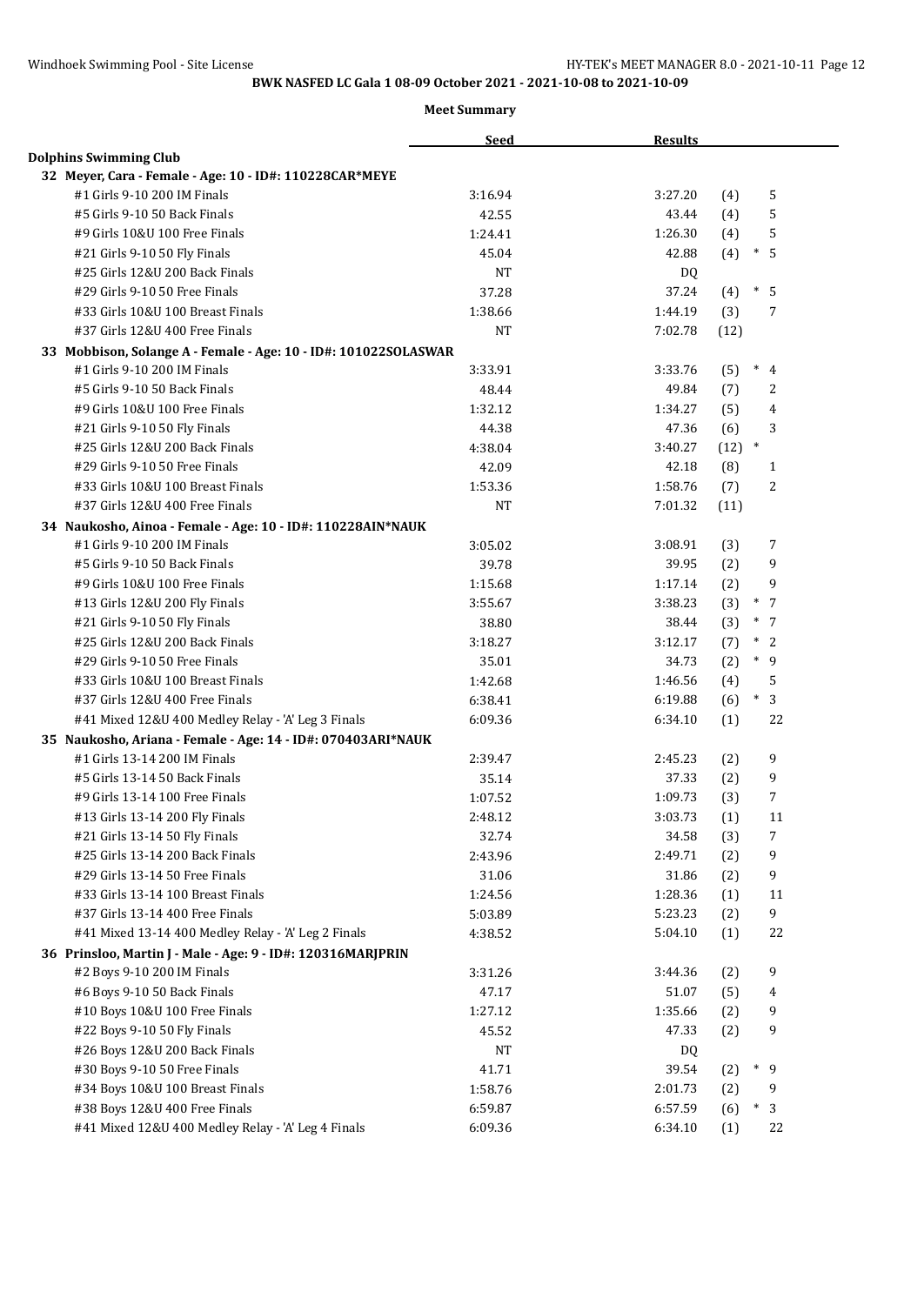|                                                                 | <b>Seed</b> | <b>Results</b>                   |
|-----------------------------------------------------------------|-------------|----------------------------------|
| <b>Dolphins Swimming Club</b>                                   |             |                                  |
| 37 Prinsloo, Milan - Female - Age: 11 - ID#: 100122MIL*PRIN     |             |                                  |
| #1 Girls 11-12 200 IM Finals                                    | 2:59.06     | 5<br>3:07.53<br>(4)              |
| #5 Girls 11-12 50 Back Finals                                   | 40.57       | 3<br>40.93<br>(6)                |
| #9 Girls 11-12 100 Free Finals                                  | 1:14.89     | 3<br>1:17.22<br>(6)              |
| #13 Girls 12&U 200 Fly Finals                                   | 3:20.62     | (1)<br>$*11$<br>3:17.57          |
| #21 Girls 11-12 50 Fly Finals                                   | 37.15       | 38.63<br>(3)<br>7                |
| #25 Girls 12&U 200 Back Finals                                  | 2:50.50     | 5<br>3:06.41<br>(4)              |
| #29 Girls 11-12 50 Free Finals                                  | 35.50       | 35.60<br>3<br>(6)                |
| #33 Girls 11-12 100 Breast Finals                               | 1:38.81     | $\overline{4}$<br>1:41.74<br>(5) |
| #37 Girls 12&U 400 Free Finals                                  | 5:31.64     | 5:42.28<br>(1)<br>11             |
| #41 Mixed 12&U 400 Medley Relay - 'A' Leg 4 Finals              | 5:25.70     | 18<br>5:34.55<br>(2)             |
| 38 Rossouw, Chloe - Female - Age: 14 - ID#: 070702CHL*ROSS      |             |                                  |
| #1 Girls 13-14 200 IM Finals                                    | 2:45.67     | 7<br>2:51.89<br>(3)              |
| #5 Girls 13-14 50 Back Finals                                   | 36.85       | 7<br>38.97<br>(3)                |
| #9 Girls 13-14 100 Free Finals                                  | 1:08.10     | 9<br>1:09.59<br>(2)              |
| #21 Girls 13-14 50 Fly Finals                                   | 35.02       | $\ast$<br>9<br>(2)<br>34.54      |
| #25 Girls 13-14 200 Back Finals                                 | 2:49.29     | 5<br>3:00.50<br>(4)              |
| #29 Girls 13-14 50 Free Finals                                  | 31.60       | 7<br>31.95<br>(3)                |
| #33 Girls 13-14 100 Breast Finals                               | 1:28.61     | 9<br>1:30.48<br>(2)              |
| #37 Girls 13-14 400 Free Finals                                 | 5:13.92     | 5:27.23<br>7<br>(3)              |
| #41 Mixed 13-14 400 Medley Relay - 'B' Leg 2 Finals             | 5:10.58     | 18<br>5:25.55<br>(2)             |
| 39 Schnebel, Sandra - Female - Age: 10 - ID#: 110722SAN*SCHN    |             |                                  |
| #1 Girls 9-10 200 IM Finals                                     | 3:51.24     | 4:02.29<br>(9)                   |
| #5 Girls 9-10 50 Back Finals                                    | 47.13       | 46.77<br>$*$ 4<br>(5)            |
| #9 Girls 10&U 100 Free Finals                                   | 1:45.17     | $(10)$ *<br>1:44.63              |
| #21 Girls 9-10 50 Fly Finals                                    | 58.08       | 1:04.17<br>(10)                  |
| #29 Girls 9-10 50 Free Finals                                   | 46.67       | DQ                               |
| #33 Girls 10&U 100 Breast Finals                                | 2:02.72     | 2:06.24<br>(10)                  |
| 40 Schnebel, Silke - Female - Age: 14 - ID#: 070821SIL*SCHN     |             |                                  |
| #1 Girls 13-14 200 IM Finals                                    | 3:14.57     | 3<br>3:16.52<br>(6)              |
| #5 Girls 13-14 50 Back Finals                                   | 41.47       | 43.28<br>(9)                     |
| #9 Girls 13-14 100 Free Finals                                  | 1:19.88     | 1:21.74<br>(9)                   |
| #21 Girls 13-14 50 Fly Finals                                   | 40.48       | 41.21<br>(8)<br>$\mathbf{1}$     |
| #25 Girls 13-14 200 Back Finals                                 | 3:20.48     | 2<br>3:21.83<br>(7)              |
| #29 Girls 13-14 50 Free Finals                                  | 36.14       | $\ast$<br>35.96<br>(9)           |
| #33 Girls 13-14 100 Breast Finals                               | 1:42.11     | 1:46.70<br>(5)<br>4              |
| #37 Girls 13-14 400 Free Finals                                 | 6:33.42     | $\ast$<br>6:03.16<br>(5)<br>4    |
| 41 Senekal, Julitte - Female - Age: 12 - ID#: 081120JUL*SENE    |             |                                  |
| #1 Girls 11-12 200 IM Finals                                    | 2:54.76     | 9<br>2:59.08<br>(2)              |
| #5 Girls 11-12 50 Back Finals                                   | 39.75       | 41.35<br>2<br>(7)                |
| #9 Girls 11-12 100 Free Finals                                  | 1:12.80     | 7<br>1:15.66<br>(3)              |
| #21 Girls 11-12 50 Fly Finals                                   | 40.49       | 39.06<br>$^{\ast}$<br>5<br>(4)   |
| #25 Girls 12&U 200 Back Finals                                  | 2:52.88     | 3:05.88<br>(3)<br>7              |
| #29 Girls 11-12 50 Free Finals                                  | 34.13       | 34.35<br>7<br>(3)                |
| #33 Girls 11-12 100 Breast Finals                               | 1:33.24     | 9<br>1:35.63<br>(2)              |
| #37 Girls 12&U 400 Free Finals                                  | 5:34.75     | 6:00.73<br>7<br>(3)              |
| 42 Shipoh, Peingeondjabi - Male - Age: 11 - ID#: 100807PEI*SHIP |             |                                  |
| #2 Boys 11-12 200 IM Finals                                     | 3:38.47     | 3:33.13<br>$*$ 4<br>(5)          |
| #6 Boys 11-12 50 Back Finals                                    | 46.83       | 44.54<br>(5)<br>$*$ 4            |
| #10 Boys 11-12 100 Free Finals                                  | 1:31.17     | 1:29.53<br>$*3$<br>(6)           |
| #22 Boys 11-12 50 Fly Finals                                    | 48.89       | 45.45<br>(6)<br>$\ast$<br>- 3    |
| #26 Boys 12&U 200 Back Finals                                   | NT          | DQ                               |
| #30 Boys 11-12 50 Free Finals                                   | <b>NT</b>   | 38.85<br>3<br>(6)                |
| #34 Boys 11-12 100 Breast Finals                                | 1:55.16     | $\ast$<br>1:51.92<br>(5)<br>4    |
| #38 Boys 12&U 400 Free Finals                                   | $_{\rm NT}$ | 7:52.47<br>(8)<br>1              |
|                                                                 |             |                                  |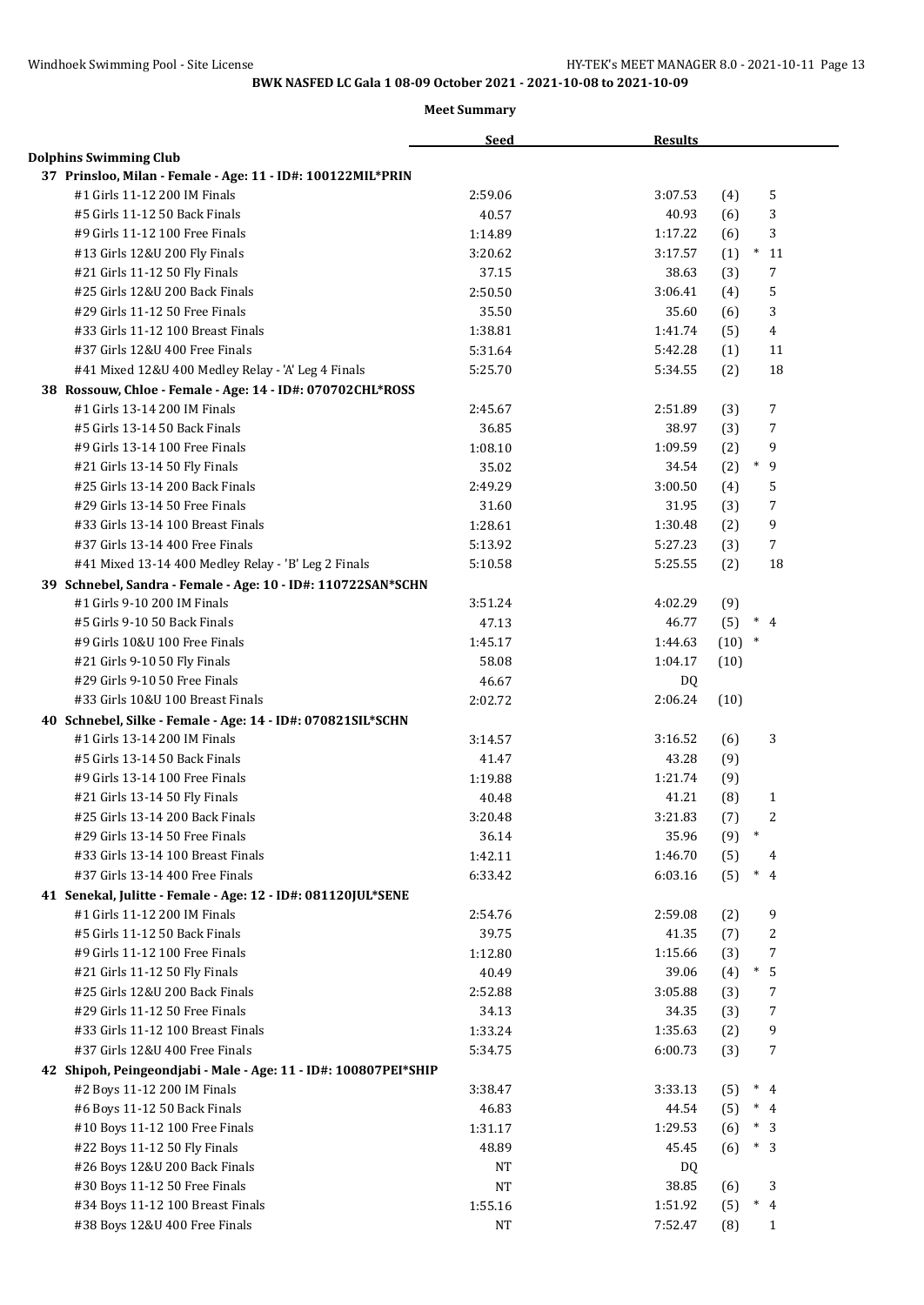|                                                                 | <b>Seed</b>        | <b>Results</b> |                       |
|-----------------------------------------------------------------|--------------------|----------------|-----------------------|
| <b>Dolphins Swimming Club</b>                                   |                    |                |                       |
| 43 Stephanus, Oliwia E - Female - Age: 13 - ID#: 0802220LIESTEP |                    |                |                       |
| #1 Girls 13-14 200 IM Finals                                    | 3:04.78            | DQ             |                       |
| #5 Girls 13-14 50 Back Finals                                   | 37.24              | 39.23          | 5<br>(4)              |
| #9 Girls 13-14 100 Free Finals                                  | 1:15.75            | 1:19.45        | (8)<br>$\mathbf{1}$   |
| #13 Girls 13-14 200 Fly Finals                                  | NT                 | DQ.            |                       |
| #21 Girls 13-14 50 Fly Finals                                   | 38.13              | 38.73          | 3<br>(6)              |
| #25 Girls 13-14 200 Back Finals                                 | 3:07.85            | 3:04.19        | $\ast$<br>(5)<br>4    |
| #29 Girls 13-14 50 Free Finals                                  | 33.81              | 34.68          | 3<br>(6)              |
| #33 Girls 13-14 100 Breast Finals                               | 1:39.38            | 1:48.46        | 2<br>(7)              |
| #37 Girls 13-14 400 Free Finals                                 | 6:00.65            | 6:26.87        | 2<br>(7)              |
| #41 Mixed 13-14 400 Medley Relay - 'B' Leg 4 Finals             | 5:00.06            | 5:08.16        | 18<br>(2)             |
| 44 Steyn, Carissa L - Female - Age: 14 - ID#: 070424CARLSTEY    |                    |                |                       |
| #1 Girls 13-14 200 IM Finals                                    | 2:54.32            | 2:56.55        | 5<br>(4)              |
| #5 Girls 13-14 50 Back Finals                                   | 38.85              | 41.26          | 2<br>(7)              |
| #9 Girls 13-14 100 Free Finals                                  | 1:13.69            | 1:12.39        | 5<br>(4)<br>$\ast$    |
| #21 Girls 13-14 50 Fly Finals                                   | 41.00              | 40.66          | $^{\ast}$<br>2<br>(7) |
| #25 Girls 13-14 200 Back Finals                                 | 2:46.98            | 2:57.65        | 7<br>(3)              |
| #29 Girls 13-14 50 Free Finals                                  | 33.29              | 33.70          | 5<br>(4)              |
| #33 Girls 13-14 100 Breast Finals                               | 1:30.84            | 1:34.45        | 7<br>(3)              |
| #37 Girls 13-14 400 Free Finals                                 | 5:20.56            | 5:29.51        | 5<br>(4)              |
| #41 Mixed 13-14 400 Medley Relay - 'B' Leg 4 Finals             | 5:10.58            | 5:25.55        | 18<br>(2)             |
| 45 Steyn, Lara - Female - Age: 11 - ID#: 091218LAR*STEY         |                    |                |                       |
| #1 Girls 11-12 200 IM Finals                                    | 3:35.10            | 3:45.47        | 2<br>(7)              |
| #5 Girls 11-12 50 Back Finals                                   | 46.17              | 48.03          | (9)                   |
| #9 Girls 11-12 100 Free Finals                                  | 1:27.65            | 1:29.14        | (9)                   |
| #21 Girls 11-12 50 Fly Finals                                   | 51.77              | 50.51          | (8)<br>$*1$           |
| #25 Girls 12&U 200 Back Finals                                  | 3:20.41            | 3:35.59        | (10)                  |
| #29 Girls 11-12 50 Free Finals                                  | 39.72              | 39.65          | $(9)$ *               |
| #33 Girls 11-12 100 Breast Finals                               | 2:03.94            | <b>DQ</b>      |                       |
| #37 Girls 12&U 400 Free Finals                                  | <b>NT</b>          | Scratched      |                       |
| 46 Van Heerden, Sebastian - Male - Age: 8 - ID#: 121022SEB*VANH |                    |                |                       |
| #2 Boys 8&U 200 IM Finals                                       | 4:44.82            | DQ             |                       |
| #6 Boys 8&U 50 Back Finals                                      | 59.27              | 58.85          | (6)<br>$\ast$<br>3    |
| #22 Boys 8&U 50 Fly Finals                                      | NT                 | <b>DQ</b>      |                       |
| #30 Boys 8&U 50 Free Finals                                     | <b>NT</b>          | 52.78          | 5<br>(4)              |
| 47 Walugembe, Jaylan - Female - Age: 15 - ID#: 060828JAY*WALU   |                    |                |                       |
| #1 Girls 15-16 200 IM Finals                                    | $_{\rm NT}$        | 3:55.50        | 5<br>(4)              |
| #5 Girls 15-16 50 Back Finals                                   | 43.01              | 44.38          | 3<br>(6)              |
| #9 Girls 15-16 100 Free Finals                                  | 1:30.00            | 1:30.23        | (5)<br>4              |
| #21 Girls 15-16 50 Fly Finals                                   | 43.03              | 42.99          | $\ast$<br>5<br>(4)    |
| #25 Girls 15-16 200 Back Finals                                 |                    | 3:59.07        |                       |
| #29 Girls 15-16 50 Free Finals                                  | NT                 | 35.59          | (6)<br>3              |
|                                                                 | 33.88<br><b>NT</b> |                | 5<br>(4)              |
| #33 Girls 15-16 100 Breast Finals                               |                    | 2:06.33        | 3<br>(6)              |
| 48 Wellmann, Arkell J - Male - Age: 18 - ID#: 021024ARKJWELL    |                    |                |                       |
| #2 Boys 17-18 200 IM Finals                                     | 2:20.03            | 2:22.15        | 11<br>(1)             |
| #6 Boys 17-18 50 Back Finals                                    | 29.48              | 30.31          | 11<br>(1)             |
| #10 Boys 17-18 100 Free Finals                                  | 57.05              | 57.89          | 9<br>(2)              |
| #14 Boys 17-18 200 Fly Finals                                   | 2:22.30            | 2:34.91        | (1)<br>11             |
| #22 Boys 17-18 50 Fly Finals                                    | 28.24              | 28.35          | 9<br>(2)              |
| #26 Boys 17-18 200 Back Finals                                  | 2:17.48            | 2:24.87        | (1)<br>11             |
| #30 Boys 17&0 50 Free Finals                                    | 26.93              | 27.05          | 5<br>(4)              |
| #34 Boys 17-18 100 Breast Finals                                | 1:13.36            | 1:16.69        | 11<br>(1)             |
| #38 Boys 17-18 400 Free Finals                                  | 4:39.78            | 4:37.46        | $*$ 9<br>(2)          |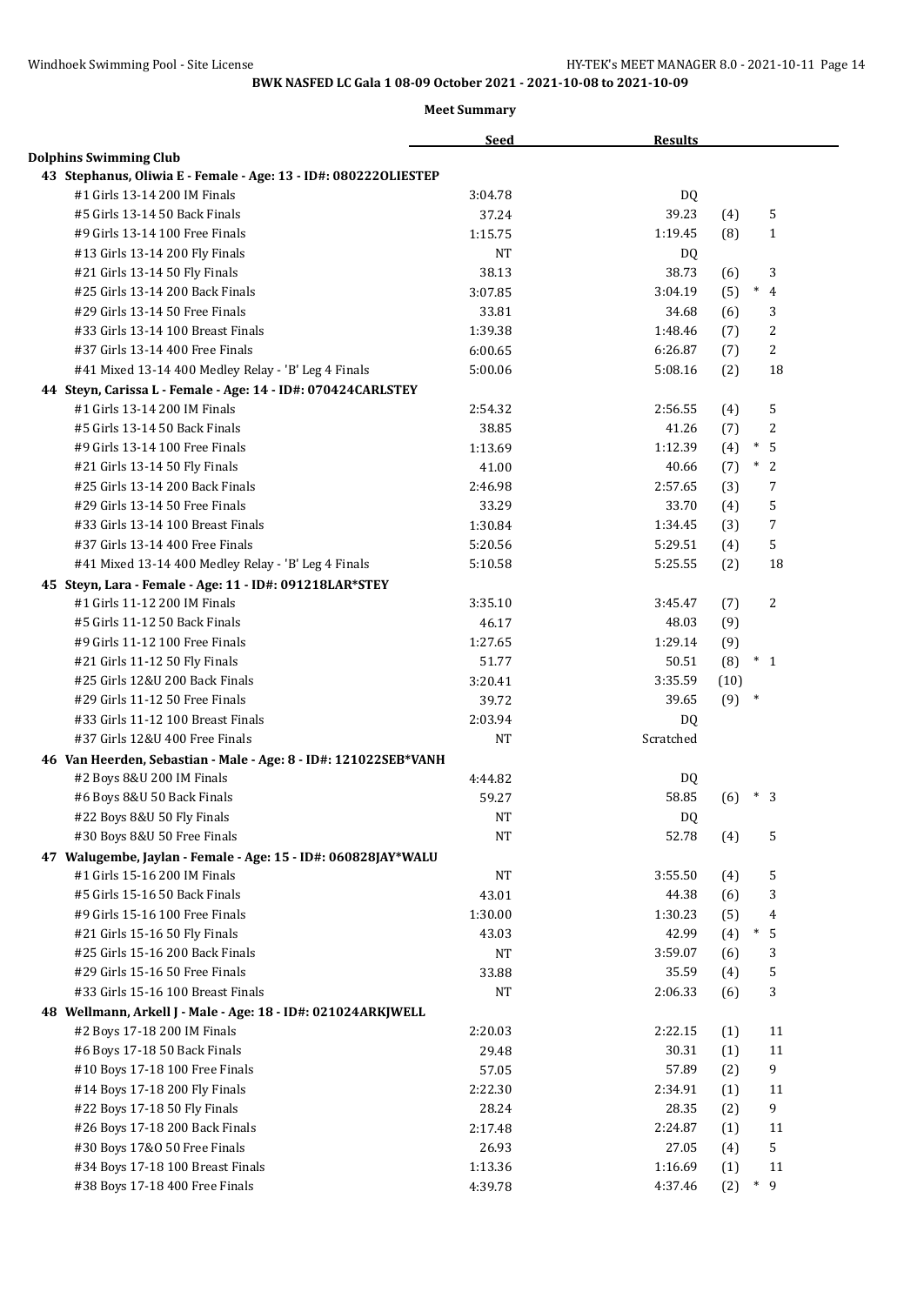|                                                                                                                   |             | <b>Seed</b>    | <b>Results</b> |     |                     |
|-------------------------------------------------------------------------------------------------------------------|-------------|----------------|----------------|-----|---------------------|
| <b>Dolphins Swimming Club</b>                                                                                     |             |                |                |     |                     |
| 49 Zhou, Ruizhe - Male - Age: 15 - ID#: 060420RUI*ZHOU                                                            |             |                |                |     |                     |
| #2 Boys 15-16 200 IM Finals                                                                                       |             | 2:42.41        | 2:45.42        | (3) | $\overline{7}$      |
| #6 Boys 15-16 50 Back Finals                                                                                      |             | 35.59          | 38.68          | (5) | 4                   |
| #10 Boys 15-16 100 Free Finals                                                                                    |             | 1:07.88        | 1:10.89        | (4) | 5                   |
| #22 Boys 15-16 50 Fly Finals                                                                                      |             | 34.57          | 34.29          | (7) | $\overline{2}$<br>∗ |
| #26 Boys 15-16 200 Back Finals                                                                                    |             | 2:44.63        | 2:59.49        | (5) | 4                   |
| #30 Boys 15-16 50 Free Finals                                                                                     |             | 29.91          | 30.74          | (6) | 3                   |
| #34 Boys 15-16 100 Breast Finals                                                                                  |             | 1:16.69        | 1:19.85        | (1) | 11                  |
| #41 Mixed 15-16 400 Medley Relay - 'B' Leg 2 Finals                                                               |             | 5:00.06        | 5:08.16        | (2) | 18                  |
| Relay                                                                                                             | <b>Seed</b> | <b>Prelims</b> | <b>Finals</b>  |     |                     |
| 1 Dolphins Swimming Club - 'A'                                                                                    |             |                |                |     |                     |
| #41 Mixed 17-18 400 Medley Relay                                                                                  | 6:09.36     |                | 6:34.10        | (1) | 22                  |
| Dylan Cowley 8, Vitoria De Sousa 10, Ainoa Naukosho 10, Martin Prinsloo 9                                         |             |                |                |     |                     |
| 2 Dolphins Swimming Club - 'A'                                                                                    |             |                |                |     |                     |
| #41 Mixed 17-18 400 Medley Relay                                                                                  | 5:25.70     |                | 5:34.55        | (2) | 18                  |
| Johannes Langford 12, Mikayla Geyser 12, Naan Jiao 11, Milan Prinsloo 11                                          |             |                |                |     |                     |
| 3 Dolphins Swimming Club - 'A'                                                                                    |             |                |                |     |                     |
| #41 Mixed 17-18 400 Medley Relay                                                                                  | 4:38.52     |                | 5:04.10        | (1) | 22                  |
| Oliver Durand 14, Ariana Naukosho 14, Robin Engelhard 14, Nayla Drotsky 14                                        |             |                |                |     |                     |
| 4 Dolphins Swimming Club - 'A'                                                                                    |             |                |                |     |                     |
| #41 Mixed 17-18 400 Medley Relay                                                                                  | 4:35.93     |                | 5:01.57        | (1) | 22                  |
| Nico Esslinger 15, Levette Kinnaird 15, Lisa Engelhard 16, Brett Geyser 15                                        |             |                |                |     |                     |
| 5 Dolphins Swimming Club - 'B'<br>#41 Mixed 17-18 400 Medley Relay                                                | 5:10.58     |                | 5:25.55        |     | 18                  |
|                                                                                                                   |             |                |                | (2) |                     |
| Matthew Hooker 13, Chloe Rossouw 14, Michael Bauernschmitt 13, Carissa Steyn 14<br>6 Dolphins Swimming Club - 'B' |             |                |                |     |                     |
| #41 Mixed 17-18 400 Medley Relay                                                                                  | 5:00.06     |                | 5:08.16        | (2) | 18                  |
| Caitlin Coetzer 16, Ruizhe Zhou 15, Daniel Lasso-Drews 15, Oliwia Stephanus 13                                    |             |                |                |     |                     |
| Dolphins Swimming Club Total Individual Entries: 377 - Total Relays: 6                                            |             |                |                |     |                     |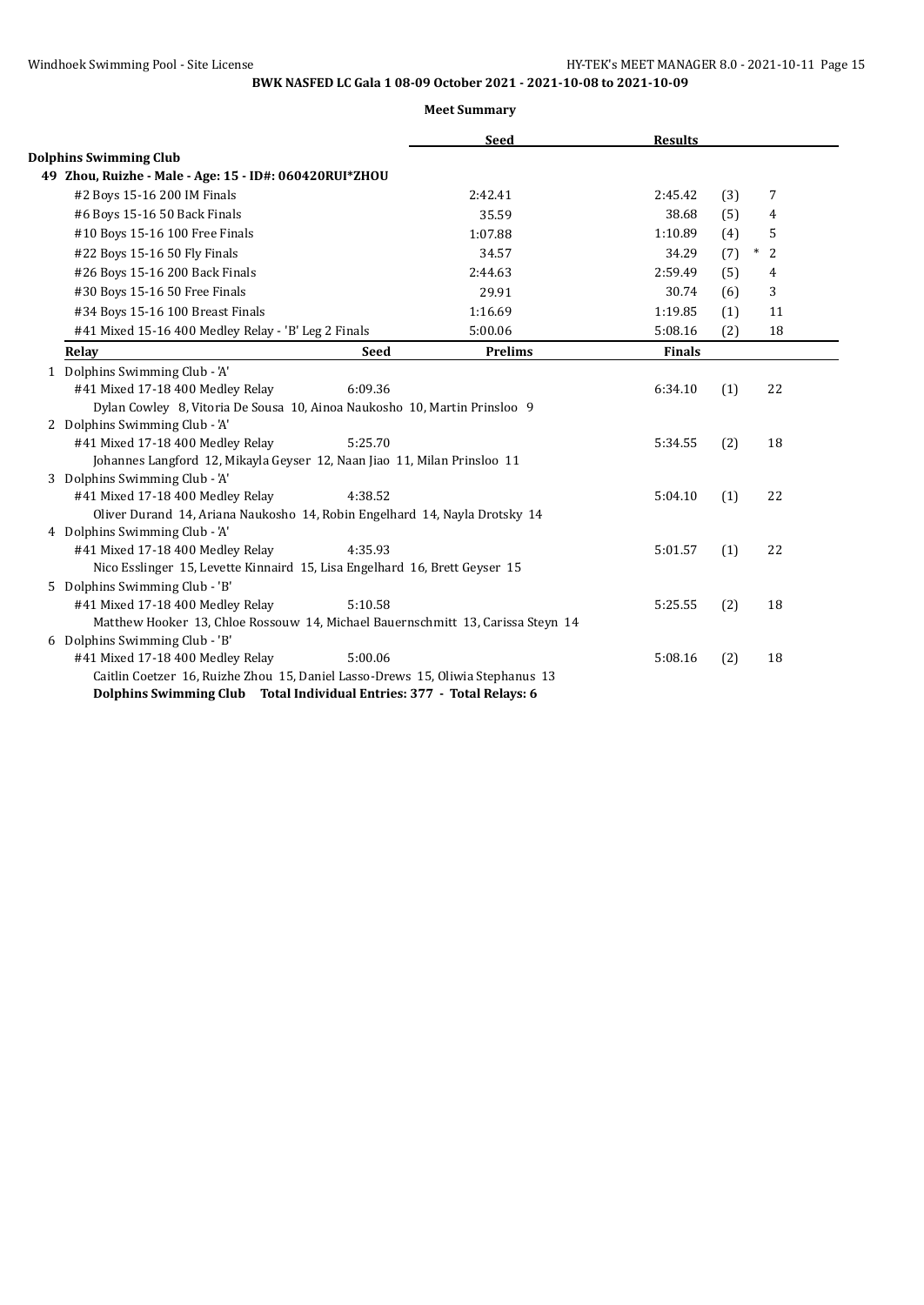|                                                                         | Seed      | <b>Results</b> |         |                |
|-------------------------------------------------------------------------|-----------|----------------|---------|----------------|
| <b>Marlins Swimming Club</b>                                            |           |                |         |                |
| 1 Ashikoto, Suraya A - Female - Age: 9 - ID#: 120412SURAASHI            |           |                |         |                |
| #5 Girls 9-10 50 Back Finals                                            | 51.83     | 52.14          | (10)    |                |
| #29 Girls 9-10 50 Free Finals                                           | 47.17     | 43.51          | $(9)$ * |                |
| 2 Bekker, Jemima - Female - Age: 12 - ID#: 081218JEM*BEKK               |           |                |         |                |
| #5 Girls 11-12 50 Back Finals                                           | 39.37     | 40.65          | (5)     | 4              |
| #9 Girls 11-12 100 Free Finals                                          | 1:14.97   | 1:12.47        | (1)     | $^{\ast}$ 11   |
| #29 Girls 11-12 50 Free Finals                                          | 33.04     | 32.52          | (1)     | $*11$          |
| #33 Girls 11-12 100 Breast Finals                                       | 1:36.14   | 1:36.72        | (4)     | 5              |
| #41 Mixed 11-12 400 Medley Relay - 'A' Leg 2 Finals                     | NT        | 5:35.52        | (2)     | 18             |
| 3 Bekker, Johan - Male - Age: 52 - ID#: 691006JOH*BEKK                  |           |                |         |                |
| #32 Men 45&0 50 Free Finals                                             | <b>NT</b> | 31.13          | (1)     | 11             |
| #40 Men 45&0 400 Free Finals                                            | <b>NT</b> | 5:55.07        | (1)     | 11             |
| 4 Delie, Cameron-Jon - Male - Age: 17 - ID#: 031010CAM*DELI             |           |                |         |                |
| #6 Boys 17-18 50 Back Finals                                            | NT        | 30.65          | (2)     | 9              |
| #10 Boys 17-18 100 Free Finals                                          | <b>NT</b> | 1:01.26        | (3)     | 7              |
| #22 Boys 17-18 50 Fly Finals                                            | <b>NT</b> | 28.80          | (3)     | 7              |
| #30 Boys 17&0 50 Free Finals                                            | <b>NT</b> | 26.26          | (1)     | 11             |
| #38 Boys 17-18 400 Free Finals                                          | <b>NT</b> | 5:21.82        | (3)     | $\overline{7}$ |
| #41 Mixed 17-18 400 Medley Relay - 'A' Leg 3 Finals                     | <b>NT</b> | 5:35.52        | (2)     | 18             |
| 5 Delie, Quinton - Male - Age: 29 - ID#: 920218QUI*DELI                 |           |                |         |                |
| #24 Men 25-44 50 Fly Finals                                             | 30.14     | 29.39          | (1)     | $\ast$<br>11   |
| NAM-L: 31.05L                                                           |           |                |         |                |
| #32 Men 25-44 50 Free Finals                                            | 28.34     | 28.42          | (1)     | 11             |
| #41 Mixed 25-44 400 Medley Relay - 'A' Leg 3 Finals                     | <b>NT</b> | 5:45.11        | (1)     | 22             |
| 6 Erasmus, Linda - Female - Age: 62 - ID#: 590609LIN*ERAS               |           |                |         |                |
| #31 Women 45&0 50 Free Finals                                           | 42.76     | 44.69          | (2)     | 9              |
| 7 Janse Van Rensburg, Nicolize - Female - Age: 14 - ID#: 070914NIC*JANS |           |                |         |                |
| #5 Girls 13-14 50 Back Finals                                           | NT        | 42.79          | (8)     | $\mathbf{1}$   |
| #9 Girls 13-14 100 Free Finals                                          | <b>NT</b> | 1:18.74        | (7)     | 2              |
| #29 Girls 13-14 50 Free Finals                                          | NT        | 35.10          | (7)     | 2              |
| #41 Mixed 13-14 400 Medley Relay - 'A' Leg 4 Finals                     | <b>NT</b> | 5:35.52        | (2)     | 18             |
| 8 Koster, Charles - Male - Age: 15 - ID#: 051129CHA*KOST                |           |                |         |                |
| #6 Boys 15-16 50 Back Finals                                            | 33.78     | 34.95          | (2)     | 9              |
| #10 Boys 15-16 100 Free Finals                                          | 1:08.94   | 1:11.14        | (5)     | $\overline{4}$ |
| #22 Boys 15-16 50 Fly Finals                                            | 32.35     | 32.14          | (3)     | $*$ 7          |
| #30 Boys 15-16 50 Free Finals                                           | 29.33     | 29.85          | (5)     | 4              |
| #38 Boys 15-16 400 Free Finals                                          | NT        | 6:08.35        | (5)     | $\overline{4}$ |
| #41 Mixed 15-16 400 Medley Relay - 'A' Leg 1 Finals                     | NT        | 5:35.52        | (2)     | 18             |
| 9 Nel, Amy-Isabella - Female - Age: 12 - ID#: 090611AMYINEL*            |           |                |         |                |
| #5 Girls 11-12 50 Back Finals                                           | 39.44     | 40.52          | (4)     | 5              |
| #9 Girls 11-12 100 Free Finals                                          | 1:18.01   | 1:16.10        | (5)     | $\ast$<br>4    |
| #25 Girls 12&U 200 Back Finals                                          | 3:02.66   | 3:18.32        | (9)     |                |
| #29 Girls 11-12 50 Free Finals                                          | 34.94     | 35.19          | (5)     | 4              |
| #41 Mixed 11-12 400 Medley Relay - 'A' Leg 1 Finals                     | NT        | 5:45.11        | (1)     | 22             |
| 10 Robiati, Naeem - Male - Age: 13 - ID#: 080331NAE*ROBI                |           |                |         |                |
| #6 Boys 13-14 50 Back Finals                                            | 44.54     | 44.22          | (8)     | $*_{1}$        |
| #10 Boys 13-14 100 Free Finals                                          | 1:25.32   | 1:27.15        | (8)     | 1              |
| #22 Boys 13-14 50 Fly Finals                                            | 41.11     | 43.22          | (8)     | $\mathbf{1}$   |
| #30 Boys 13-14 50 Free Finals                                           | 36.71     | 36.67          | (8)     | $*_{1}$        |
| 11 Salamon, Gabor J - Male - Age: 64 - ID#: 561124GABJSALA              |           |                |         |                |
| #12 Men 45&0 100 Free Finals                                            | 1:11.49   | 1:19.14        | (1)     | 11             |
| #24 Men 45&0 50 Fly Finals                                              | 34.36     | 35.10          | (1)     | 11             |
| #32 Men 45&0 50 Free Finals                                             | 31.73     | 33.47          | (2)     | 9              |
| #41 Mixed 45&0 400 Medley Relay - 'A' Leg 4 Finals                      | <b>NT</b> | 5:45.11        | (1)     | 22             |
|                                                                         |           |                |         |                |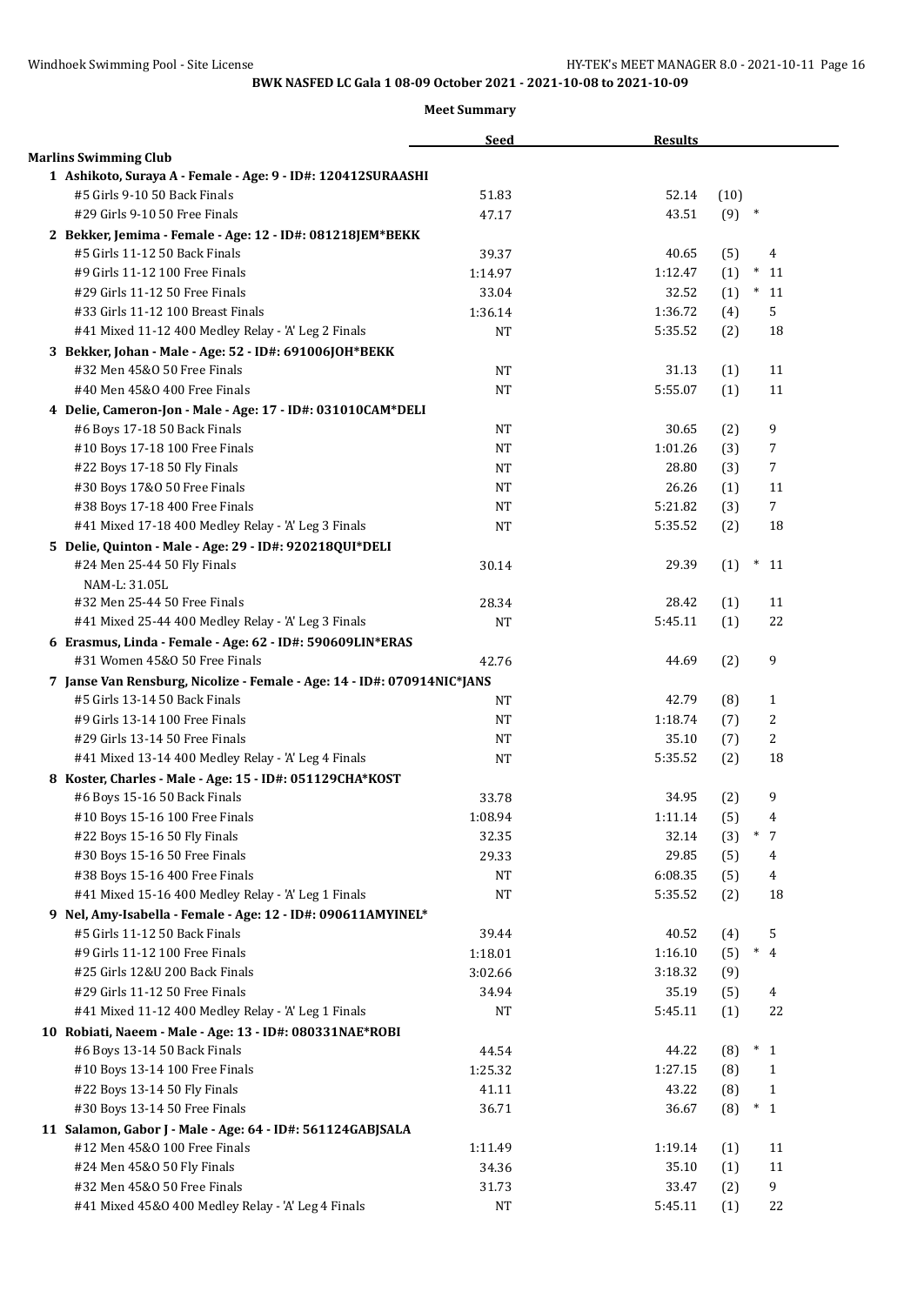|                                                                                                |             | Seed           | <b>Results</b> |     |                          |
|------------------------------------------------------------------------------------------------|-------------|----------------|----------------|-----|--------------------------|
| <b>Marlins Swimming Club</b>                                                                   |             |                |                |     |                          |
| 12 Samson, Jane - Female - Age: 55 - ID#: 660226JAN*SAMS                                       |             |                |                |     |                          |
| #7 Women 45&0 50 Back Finals                                                                   |             | 42.19          | 43.91          | (1) | 11                       |
| #31 Women 45&0 50 Free Finals                                                                  |             | 34.03          | 35.55          | (1) | 11                       |
| #41 Mixed 45&0 400 Medley Relay - 'A' Leg 2 Finals                                             |             | <b>NT</b>      | 5:45.11        | (1) | 22                       |
| 13 Stroebel, Tristan - Male - Age: 11 - ID#: 091222TRI*STRO                                    |             |                |                |     |                          |
| #10 Boys 11-12 100 Free Finals                                                                 |             | 1:33.25        | 1:29.28        | (5) | $\ast$<br>$\overline{4}$ |
| #22 Boys 11-12 50 Fly Finals                                                                   |             | 49.17          | DQ             |     |                          |
| #30 Boys 11-12 50 Free Finals                                                                  |             | <b>NT</b>      | 39.64          | (7) | 2                        |
| #38 Boys 12&U 400 Free Finals                                                                  |             | <b>NT</b>      | 7:00.72        | (7) | 2                        |
| 14 Van Wyk, Roze - Female - Age: 8 - ID#: 130228ROZ*VANW                                       |             |                |                |     |                          |
| #5 Girls 8&U 50 Back Finals                                                                    |             | 52.72          | 53.17          | (2) | 9                        |
| Relay                                                                                          | <b>Seed</b> | <b>Prelims</b> | <b>Finals</b>  |     |                          |
| Marlins Swimming Club - 'A'                                                                    |             |                |                |     |                          |
| #41 Mixed 17-18 400 Medley Relay                                                               | <b>NT</b>   |                | 5:45.11        | (1) | 22                       |
| Amy-Isabella Nel 12, Jane Samson 55, Quinton Delie 29, Gabor Salamon 64                        |             |                |                |     |                          |
| 2 Marlins Swimming Club - 'A'                                                                  |             |                |                |     |                          |
| #41 Mixed 17-18 400 Medley Relay                                                               | NT          |                | 5:35.52        | (2) | 18                       |
| Charles Koster 15, Jemima-Rose Bekker 12, Cameron-Jon Delie 17, Nicolize Janse Van Rensburg 14 |             |                |                |     |                          |
| Marlins Swimming Club Total Individual Entries: 50 - Total Relays: 2                           |             |                |                |     |                          |